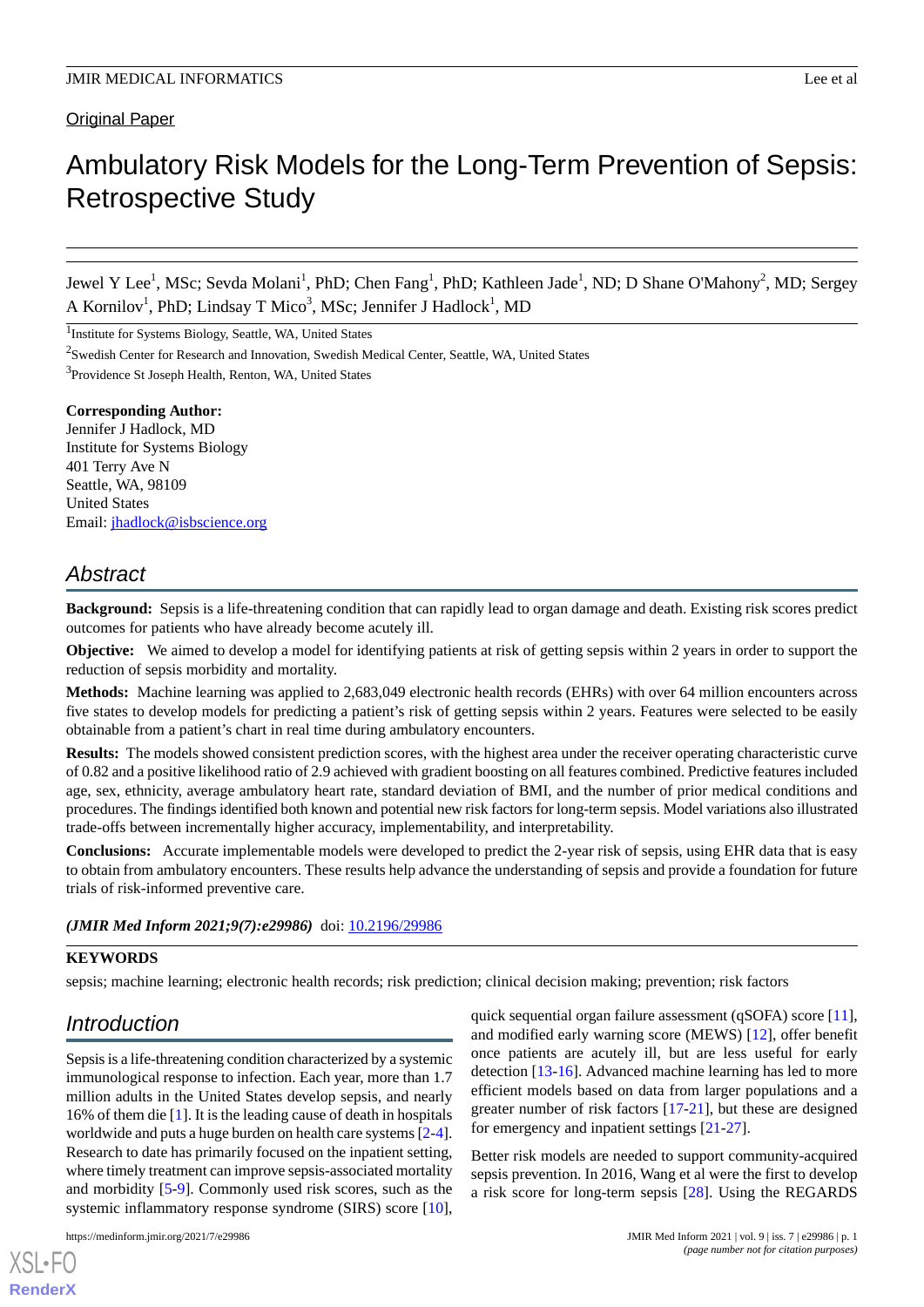cohort (n=30,239), they predicted an individual's 10-year risk of sepsis (REGARD SRS), with a bootstrapped C index of 0.703. The REGARD SRS and SSRS rely on demographic and medical history features that could be obtained by patient self-report, but they also depend on clinical laboratory results from blood and urine, including laboratory tests, such as cystatin-C and high-sensitivity C-reactive protein, which are not routinely measured in community-dwelling patients. Thus, there is a pressing need for a noninvasive solution to guide interventions for preventing sepsis, including immunization, education on infection prevention, and early symptom recognition [\[29](#page-11-5),[30\]](#page-11-6). Published guidelines currently recommend these interventions for some patients, such as those who will be experiencing neutropenia secondary to chemotherapy or posttransplant immunosuppression [\[31](#page-11-7),[32\]](#page-11-8), but many other patients at high risk are overlooked. An implementable model that works on real-world patient data could support risk stratification for population health outreach or at the point of care.

Given the increased adoption of electronic health records (EHRs) in ambulatory care [\[33](#page-11-9)], a wealth of longitudinal phenotype and exposure data is now accessible to support predictive analytics. Sepsis risk research can move beyond inpatient encounters toward investigation of long-term patient trajectories. Historical data can support more accurate models for clinical decision support and improved resource stewardship. Yet, accuracy is only one dimension of model quality. Two other considerations are implementability in real-world settings and biomedical relevance for discovery of new hypotheses about the mechanisms of disease, prevention, and treatment.

In this study, we developed EHR-based models using supervised machine learning methods to predict the long-term risk of sepsis, investigating both time-invariant and temporal synopsis features. For each model, we reported results for both performance and feature importance, and discussed trade-offs between accuracy, interpretability, implementability, and biomedical relevance. This research investigated the potential to predict long-term sepsis risk in ways that can inform clinical decisions and lead to a better understanding of the disease.

# *Methods*

# **Data and Study Setting**

Providence St. Joseph Health (PSJH) is a community health system that includes over 51 hospitals and 1085 clinics. This retrospective study used clinical data from PSJH EHRs for patients who presented for health care at Providence, Swedish, or Kadlec sites in Alaska, California, Montana, Oregon, and Washington. Research was conducted within a Health Insurance Portability and Accountability Act (HIPAA)-secure data platform, after date shifting had been applied to reduce the risk of reidentification. Dates were shifted using a randomly selected offset per patient of up to  $\pm 365$  days. All time windows below were defined on postshifted dates. Procedures were approved by the Institutional Review Board (IRB) at PSJH (IRB Study Number STUDY2019000389). Records were included for patients who presented for health care at least one time between 2017 and 2019. Our prediction model used records from patients over 18 years of age during a 3-year observation window starting in 2014 to predict sepsis in a 2-year window, starting in 2017. Patient age was calculated for the prediction window start date. Patients with no valid birth date or no encounters prior to 2014 were excluded. Our final study cohort consisted of 2,683,049 patients, including 1,558,851 (58.1%) women and 1,124,198 (41.9%) men, and the median age was 51.36 years. Over 64,000,000 encounters were collected from the cohort patients for feature extraction.

# **Feature and Label Extraction**

Features represent information about the data used as model inputs, and the label is the outcome that the model is trained to predict. In this study, we selected features that can be easily obtained from EHRs, including previously reported long-term risk factors for sepsis [[34\]](#page-11-10) and potential risk factors for investigation. Binary outcome variables were used in labeling for classification (1 for sepsis and 0 for no sepsis). Sepsis was defined using the Systematized Nomenclature of Medicine-Clinical Terms (SNOMED CT) [\[35](#page-11-11)] hierarchical terminology system. The label was set to 1 if the parent concept for sepsis, SNOMED CT identifier (SCTID = 91302008), or any of its descendants was found in the problem list during the prediction window.

The following features were extracted from the observation window: sex, age, ethnicity, race, height, weight, BMI, ambulatory vital signs, history of medical conditions, hospital length of stay, encounters, problem list entries, medical history entries, medication orders, and procedures. Medical conditions were considered present if the SNOMED CT parent concept or any of its descendant concepts were found in the problem list during the observation window. The sepsis feature was included to investigate whether having a history of sepsis is a risk factor for developing sepsis in the future. Ratio features with repeated observations (eg, BMI, vital signs, and hospital length of stay) were transformed through statistical aggregation (minimum, maximum, mean, and standard deviation). All features are defined in [Table 1](#page-2-0) and categorized into four feature sets as follows: basic, vital signs, medical history, and health care delivery data. In total, 49 features were entered into the supervised machine learning process.

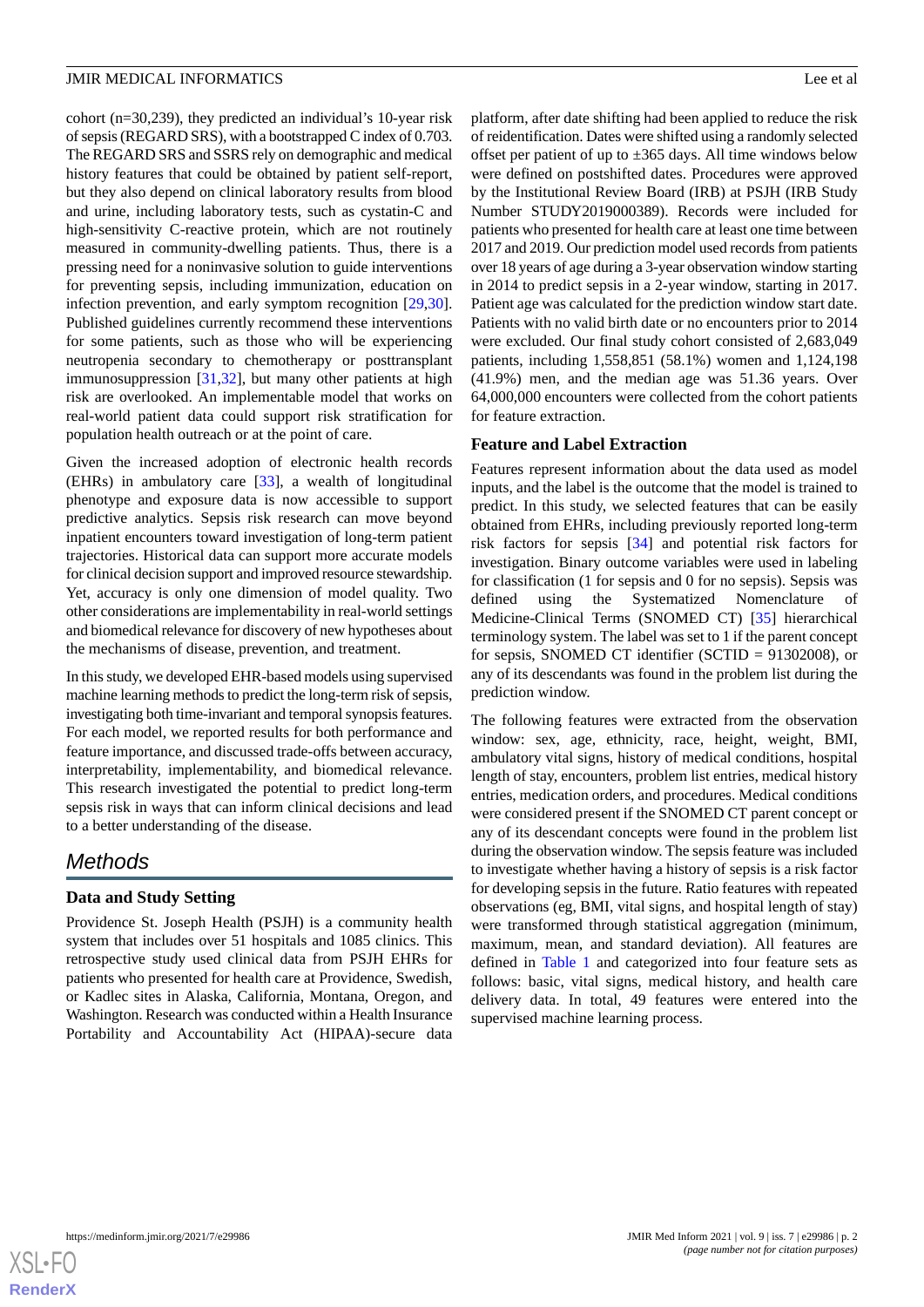<span id="page-2-0"></span>**Table 1.** Definitions of features used for models in the study for the observation window.

|                                      | Category                        | Definition                                                                                                                                     |  |  |  |  |
|--------------------------------------|---------------------------------|------------------------------------------------------------------------------------------------------------------------------------------------|--|--|--|--|
|                                      | <b>Basic features</b>           |                                                                                                                                                |  |  |  |  |
|                                      | Sex                             | Male $(1)$ , female $(0)$ , missing $(-1)$                                                                                                     |  |  |  |  |
|                                      | Age                             | Age calculated at the start of the prediction window                                                                                           |  |  |  |  |
|                                      | Race                            | Native Hawaiian/Pacific Islander, American Indian/Alaska Native, Asian, Black/African Amer-<br>ican $(1)$ ; White $(0)$ ; other/missing $(-1)$ |  |  |  |  |
|                                      | Ethnicity                       | Hispanic/Latino (1), not Hispanic/Latino (0), missing $(-1)$                                                                                   |  |  |  |  |
|                                      | Height                          | Last observed height                                                                                                                           |  |  |  |  |
|                                      | Weight                          | Last observed weight                                                                                                                           |  |  |  |  |
|                                      | Std_BMI                         | Standard deviation of BMI                                                                                                                      |  |  |  |  |
|                                      | Vital sign features             |                                                                                                                                                |  |  |  |  |
|                                      | BP_sys                          | Average and standard deviation of systolic blood pressure                                                                                      |  |  |  |  |
|                                      | BP_dia                          | Average and standard deviation of diastolic blood pressure                                                                                     |  |  |  |  |
|                                      | BT                              | Average and standard deviation of body temperature                                                                                             |  |  |  |  |
|                                      | <b>HR</b>                       | Average and standard deviation of heart rate                                                                                                   |  |  |  |  |
|                                      | <b>RR</b>                       | Average and standard deviation of respiratory rate                                                                                             |  |  |  |  |
|                                      | <b>Medical history features</b> |                                                                                                                                                |  |  |  |  |
|                                      | Sepsis                          | Sepsis (SCTID <sup>a</sup> 91302008)                                                                                                           |  |  |  |  |
|                                      | Pneumonia                       | Pneumonia (SCTID 233604007)                                                                                                                    |  |  |  |  |
|                                      | <b>Bacterial</b> infection      | Bacterial infectious disease (SCTID 87628006)                                                                                                  |  |  |  |  |
|                                      | Fungal infection                | Mycosis (SCTID 3218000)                                                                                                                        |  |  |  |  |
|                                      | Protein-energy malnutrition     | Deficiency of macronutrients (SCTID 238107002)                                                                                                 |  |  |  |  |
|                                      | Cancer                          | Malignant neoplastic disease (SCTID 363346000)                                                                                                 |  |  |  |  |
|                                      | COPD <sup>b</sup>               | Chronic obstructive lung disease (SCTID 13645005)                                                                                              |  |  |  |  |
|                                      | <b>Diabetes</b>                 | Diabetes mellitus (SCTID 73211009)                                                                                                             |  |  |  |  |
|                                      | Chronic kidney disease          | Chronic kidney disease (SCTID 709044004)                                                                                                       |  |  |  |  |
|                                      | Hypertension                    | Hypertensive disorder, systemic arterial (SCTID 38341003)                                                                                      |  |  |  |  |
|                                      | Deep vein thrombosis            | Deep venous thrombosis (SCTID 128053003)                                                                                                       |  |  |  |  |
|                                      | Arteriosclerosis                | Arteriosclerotic vascular disease (SCTID 72092001)                                                                                             |  |  |  |  |
|                                      | Peripheral artery disease       | Peripheral arterial occlusive disease (SCTID 399957001)                                                                                        |  |  |  |  |
|                                      | Coronary artery disease         | Coronary arteriosclerosis (SCTID 53741008)                                                                                                     |  |  |  |  |
|                                      | Heart attack                    | Myocardial infarction (SCTID 22298006)                                                                                                         |  |  |  |  |
|                                      | Atrial fibrillation             | Atrial fibrillation (SCTID 49436004)                                                                                                           |  |  |  |  |
|                                      | Stroke                          | Cerebrovascular accident (SCTID 230690007)                                                                                                     |  |  |  |  |
|                                      | Heart failure                   | Heart failure (SCTID 84114007)                                                                                                                 |  |  |  |  |
| <b>Health care delivery features</b> |                                 |                                                                                                                                                |  |  |  |  |
|                                      | n_encounter                     | Total count of clinical encounters                                                                                                             |  |  |  |  |
|                                      | n_hospitalization               | Total count of hospitalizations                                                                                                                |  |  |  |  |
|                                      | LOS                             | Average, minimum, maximum, and standard deviation of length of hospital stay                                                                   |  |  |  |  |
|                                      | n_problem                       | Total count of problem list entries                                                                                                            |  |  |  |  |
|                                      | u_problem                       | Number of unique problem list entries                                                                                                          |  |  |  |  |
|                                      | n_medical_hx                    | Total count of medical history entries                                                                                                         |  |  |  |  |
|                                      | u_medical_hx                    | Number of unique medical history entries                                                                                                       |  |  |  |  |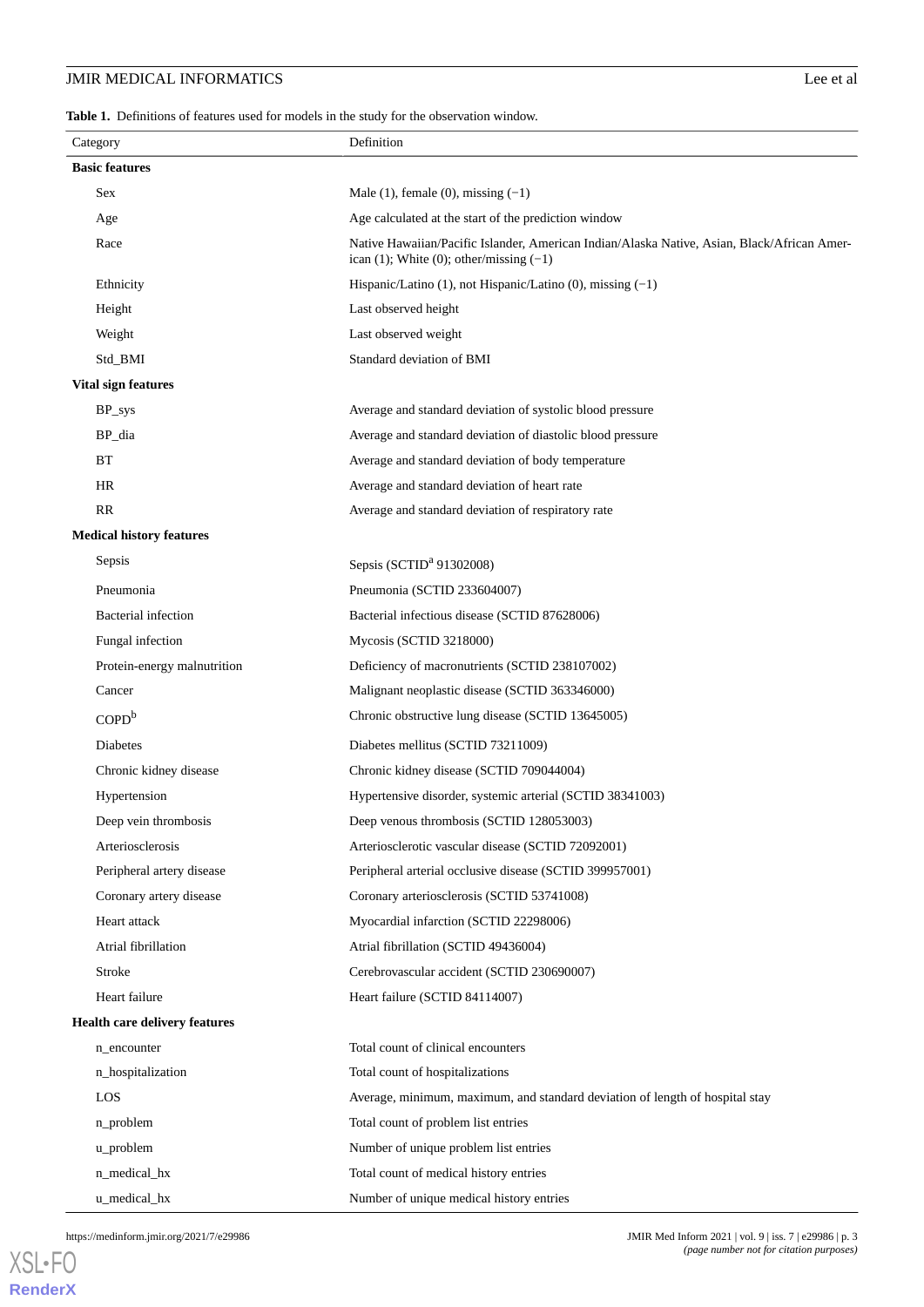| Category     | <b>Definition</b>                               |  |  |
|--------------|-------------------------------------------------|--|--|
| n medication | Total count of prescription medication orders   |  |  |
| u medication | Number of unique prescription medication orders |  |  |
| n_procedure  | Total count of ordered medical procedures       |  |  |
| u_procedure  | Number of unique ordered medical procedures     |  |  |

a SCTID: Systematized Nomenclature of Medicine-Clinical Terms (SNOMED CT) identifier.

<sup>b</sup>COPD: chronic obstructive pulmonary disease.

#### **Machine Learning**

Data preprocessing and cleaning were conducted as follows. Missing data in categorical features (sex, race, and ethnicity) were assigned to be −1. Missing data in height, weight, and vital signs were imputed using the carry-forward method if previous observations were available; otherwise, median imputation was used. Outliers in height and weight were detected by calculating the modified z-score based on median absolute deviation (MAD) [[36\]](#page-11-12) in equation 1 with a threshold of 3.5. Both outliers and missing data were imputed with the median. Equation 1 is as follows:

Mi = 0.6745 (xi−x̃) MAD (**1**)

<span id="page-3-0"></span>where MAD is the median absolute deviation and  $x^{\dagger}$  is the median of x.

Patients diagnosed with sepsis accounted for only about 0.8% of the cohort, leading to extremely imbalanced data. To ensure the validity of the model but, at the same time, overcome the class imbalance in the medical data set, we reserved 20% of the original data as a test set and undersampled the other 80% of the data by randomly selecting the same number of patients from the majority class (no sepsis) as the minority class (sepsis) to construct a balanced training set. The train/test split process is shown in [Figure 1](#page-3-0). This training set was then trained with several machine learning methods, including gradient boosting (GB), support vector machine (SVM), and logistic regression (LR), and validated with 10-fold cross validation. Four models were constructed with different combinations of feature sets. Model 1 used only the basic features. Sequentially, we added vital sign features to model 2, medical history features to model 3, and health care delivery data features to model 4.

Figure 1. Training, validation, and test split for modeling of the long-term risk of sepsis.



#### **Model Performance Evaluation**

All classification models were built using scikit-learn [[37\]](#page-11-13), an open-source Python machine learning library. Widely adopted performance measures, such as area under the receiver operating characteristic curve (AUROC), precision, sensitivity (or recall), specificity, and likelihood ratio, were used to evaluate the discrimination ability of our prediction models. Appropriate measures were selected based on the class distribution in the models. We also analyzed relative feature importance using the following three methods: (1) Shapley Additive exPlanations (SHAP) algorithm, (2) permutation testing, and (3) model coefficients from L1-regularized logistic regression (L1-LR). SHAP, an algorithm developed from coalition game theory, calculates the average marginal contribution of a feature across all possible coalitions [\[38\]](#page-12-0). Permutation testing estimates feature

importance by calculating the drop in the performance after permuting the feature. A feature is considered important if shuffling its values increases the model prediction error. Shapley values and permutation feature importance computed on test data avoid the systematic bias in feature selection found with mean decrease impurity–based measures [\[39\]](#page-12-1). We also retrieved coefficients from L1-LR to investigate the relevance and directionality of features. LR with L1 regularization is a sparse linear model in which coefficients for unimportant features are reduced to zero [[40\]](#page-12-2), and the sign of the coefficient suggests positive or negative association with the model outcome (sepsis) [[41\]](#page-12-3).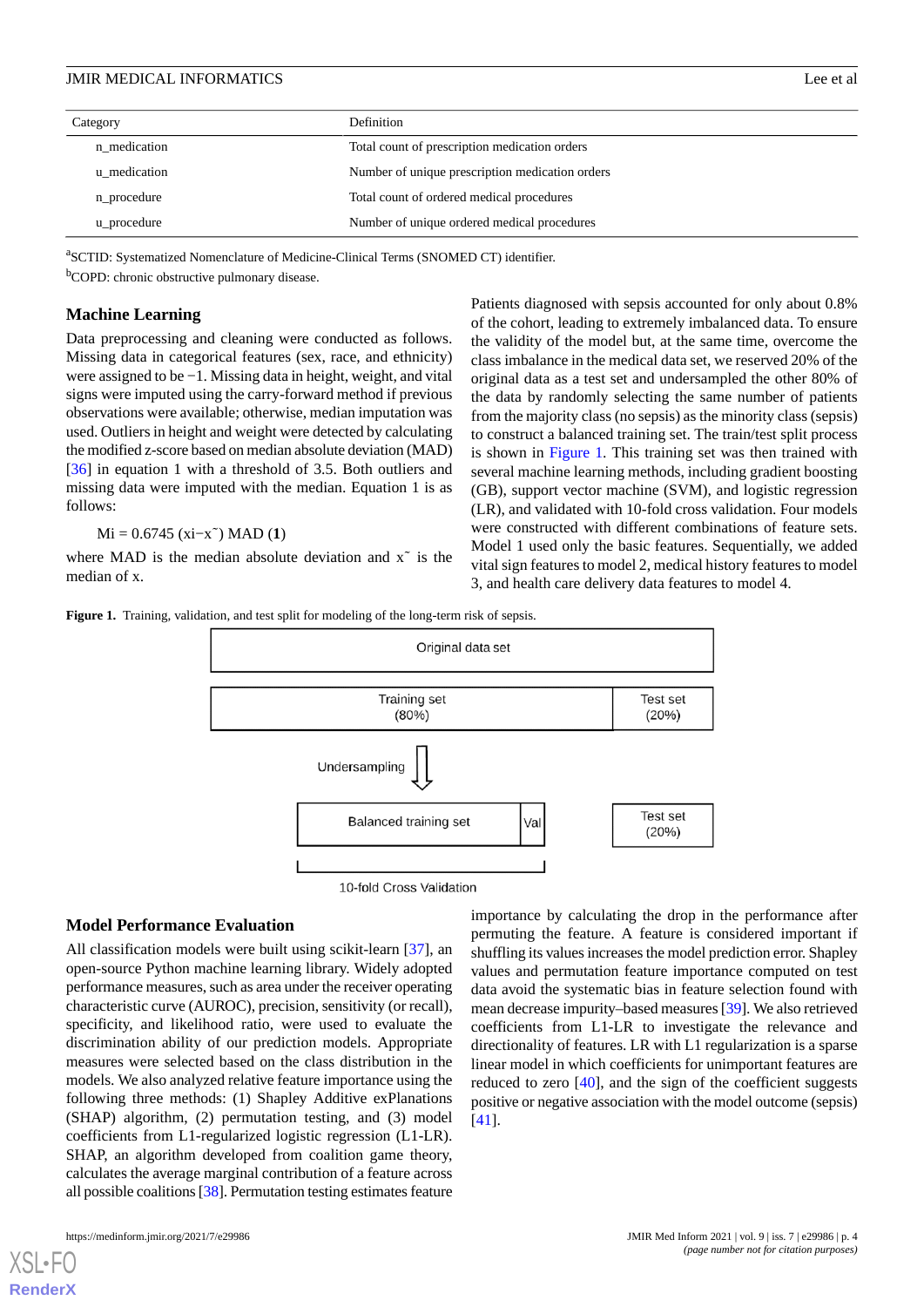# *Results*

[Table 2](#page-4-0) shows the results of 10-fold cross-validation based on training data using GB, SVM, and LR. The results show a consistent trend of model performance, increasing as more features were added. GB slightly outperformed linear classifiers (SVM and LR) in all four models. The best AUROC of 0.8216 was achieved by model 4. The trained GB models were then used to make predictions on the 20% test data set, and they were evaluated with precision, sensitivity (or recall), specificity, positive and negative likelihood ratios, and diagnostic odds ratios because of the highly imbalanced class distribution [\(Table](#page-5-0) [3\)](#page-5-0). The test set prevalence was 0.0079 with the population size of 536610. The results showed that the positive likelihood ratio ranged from 2.1135 to 2.8897, and the negative likelihood ratio ranged from 0.3192 to 0.4997. Sensitivity and specificity in each model had similar results in the training set and test set for predicting the sepsis outcome.

<span id="page-4-0"></span>**Table 2.** Ten-fold cross-validation results on the training set.

| Model and classifier                             | Precision | Sensitivity | Specificity | A U R O C <sup>a</sup> | Ten-fold error $(\%)$ |
|--------------------------------------------------|-----------|-------------|-------------|------------------------|-----------------------|
| Model 1 (basic)                                  |           |             |             |                        |                       |
| $GB^b$                                           | 0.6727    | 0.6725      | 0.6725      | 0.7349                 | 0.29%                 |
| SVM <sup>c</sup>                                 | 0.6607    | 0.6606      | 0.6606      | 0.7167                 | 0.27%                 |
| $LR^d$                                           | 0.6569    | 0.6565      | 0.6565      | 0.7134                 | 0.29%                 |
| Model 2 (basic + $VS^e$ )                        |           |             |             |                        |                       |
| $\rm GB$                                         | 0.6947    | 0.6946      | 0.6946      | 0.7595                 | 0.28%                 |
| <b>SVM</b>                                       | 0.6812    | 0.6811      | 0.6811      | 0.7425                 | 0.29%                 |
| LR                                               | 0.6776    | 0.6775      | 0.6775      | 0.7399                 | 0.26%                 |
| Model 3 (basic + $VS$ + MHX <sup>f</sup> )       |           |             |             |                        |                       |
| $\rm GB$                                         | 0.7008    | 0.7006      | 0.7006      | 0.7671                 | 0.20%                 |
| <b>SVM</b>                                       | 0.6897    | 0.6868      | 0.6868      | 0.7502                 | 0.17%                 |
| LR                                               | 0.6893    | 0.6891      | 0.6891      | 0.7523                 | 0.18%                 |
| Model 4 (basic + $VS$ + MHX + HCD <sup>g</sup> ) |           |             |             |                        |                       |
| $\rm GB$                                         | 0.7483    | 0.7481      | 0.7481      | 0.8216                 | 0.27%                 |
| <b>SVM</b>                                       | 0.7191    | 0.7169      | 0.7169      | 0.7910                 | 0.26%                 |
| LR                                               | 0.7185    | 0.7175      | 0.7175      | 0.7835                 | 0.19%                 |

<sup>a</sup>AUROC: area under the receiver operating characteristic curve.

<sup>b</sup>GB: gradient boosting.

<sup>c</sup>SVM: support vector machine.

<sup>d</sup>LR: logistic regression.

<sup>e</sup>VS: vital signs.

fMHX: medical history.

<sup>g</sup>HCD: health care delivery data.

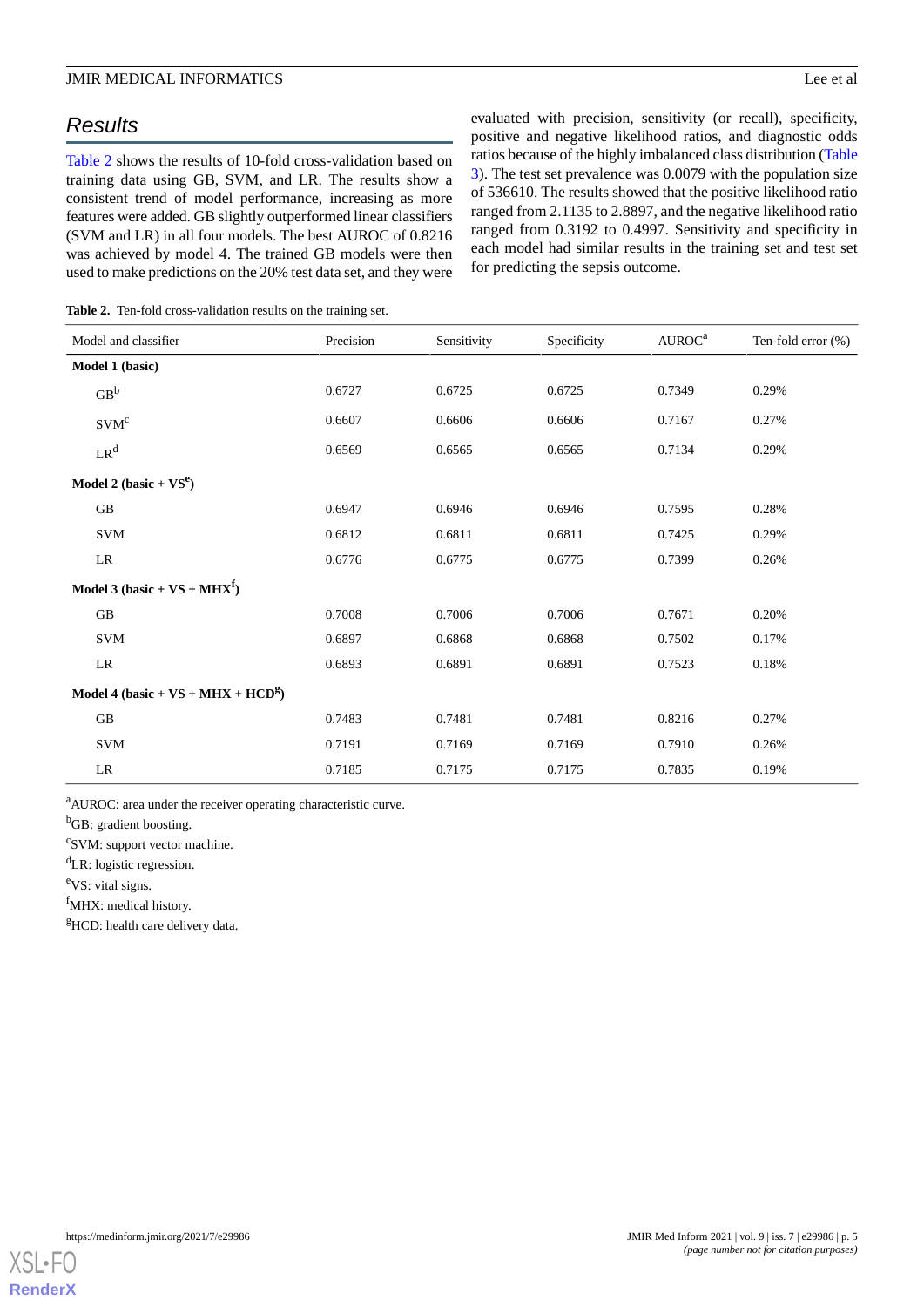<span id="page-5-0"></span>

|  | Table 3. Prediction results and 95% confidence intervals for the test set using the trained gradient boosting model. |  |  |  |  |  |
|--|----------------------------------------------------------------------------------------------------------------------|--|--|--|--|--|
|--|----------------------------------------------------------------------------------------------------------------------|--|--|--|--|--|

| Model                                     | Precision, value<br>(95% CI) | Sensitivity, value<br>(95% CI) | Specificity, value<br>$(95\% \text{ CI})$ | LR+ $^a$ , value (95%)<br>CI | LR $-b$ , value (95%)<br>CD  | DOR <sup>c</sup> |
|-------------------------------------------|------------------------------|--------------------------------|-------------------------------------------|------------------------------|------------------------------|------------------|
| Model 1 (basic)                           | $0.0165(0.0159 -$<br>0.0171  | $0.6552(0.6407 -$<br>0.6694    | $0.6900(0.6887 -$<br>0.6912               | 2.1135 (2.0670-<br>2.1611)   | $0.4997(0.4793 -$<br>0.5209  | 4                |
| Model 2 (basic + $VS^d$ )                 | $0.0177(0.0171 -$<br>0.0184  | $0.6862(0.6721 -$<br>0.7001    | $0.6980(0.6968 -$<br>0.6993               | 2.2724 (2.2256-<br>2.3202    | $0.4495(0.4299 -$<br>0.4701  | 5                |
| Model 3 (basic + $VS +$<br>$MHX^e$        | $0.0184(0.0177 -$<br>0.0190  | $0.6874(0.6733-$<br>0.7012     | $0.7084(0.7071-$<br>0.7096                | 2.3570 (2.3086-<br>2.4065    | $0.4413(0.4220 -$<br>0.4615  | 5                |
| Model 4 (basic + $VS$ + MHX<br>$+ HCDt$ ) | $0.0224(0.0217-$<br>0.0231)  | $0.7653(0.7523-$<br>0.7779     | 0.7352 (0.7340-<br>0.7363                 | 2.8897 (2.8401-<br>2.9401    | $0.3192(0.3023 -$<br>0.3371) | 9                |

<sup>a</sup>LR+: positive likelihood ratio.

<sup>b</sup>LR−: negative likelihood ratio.

<sup>c</sup>DOR: diagnostic odds ratio.

<sup>d</sup>VS: vital signs.

eMHX: medical history.

 ${}^f$ HCD: health care delivery data.

To ensure the stability and reliability of the model, SHAP and permutation testing methods were implemented on the GB model. These methods improve the interpretability of the black box model and give a reasonable explanation for the prediction of each outcome. The results for the SHAP algorithm are shown in [Figures 2-](#page-5-1)[5.](#page-7-0) In addition, L1-LR and permutation results for model 4 are presented in [Figure 6.](#page-8-0) In models 1-3, where health care delivery data features were not used, SHAP showed age as the dominant feature for predicting sepsis. Other important features included sex, ethnicity, respiratory rate, heart rate, standard deviation of BMI, history of sepsis, diabetes, and chronic kidney disease. In model 4, where health care delivery data features were added, the most predictive features were the number of unique entries (u\_medical\_hx), followed by age, the total count of medical history entries (n\_medical\_hx), the total count of encounters (n\_encounter), sex, and the total count of ordered medical procedures (n\_procedure). The important features identified in the SHAP algorithm have high permutation importance and high absolute values of coefficients learned by L1-LR models. The sign of the coefficients showed the directionality of those features. Moreover, the average diastolic blood pressure (avg\_BP\_dia) and the total count of encounters (n\_encounter) were assigned with a negative coefficient in all three models, which implied the effect of high values for these features in decreasing the risk of developing sepsis.

<span id="page-5-1"></span>**Figure 2.** The Shapley Additive exPlanations (SHAP) algorithm results for long-term sepsis risk in model 1. (A) The influence of higher and lower values of the feature on the patient's outcome. The left side of this graph represents reduced risk of developing sepsis, and the right side of the graph represents increased risk of developing sepsis. Red dots represent higher values of the feature, and blue dots represent lower values of the feature. Nominal classes are binary (0,1). (B) The ranking of feature importance indicated by SHAP.



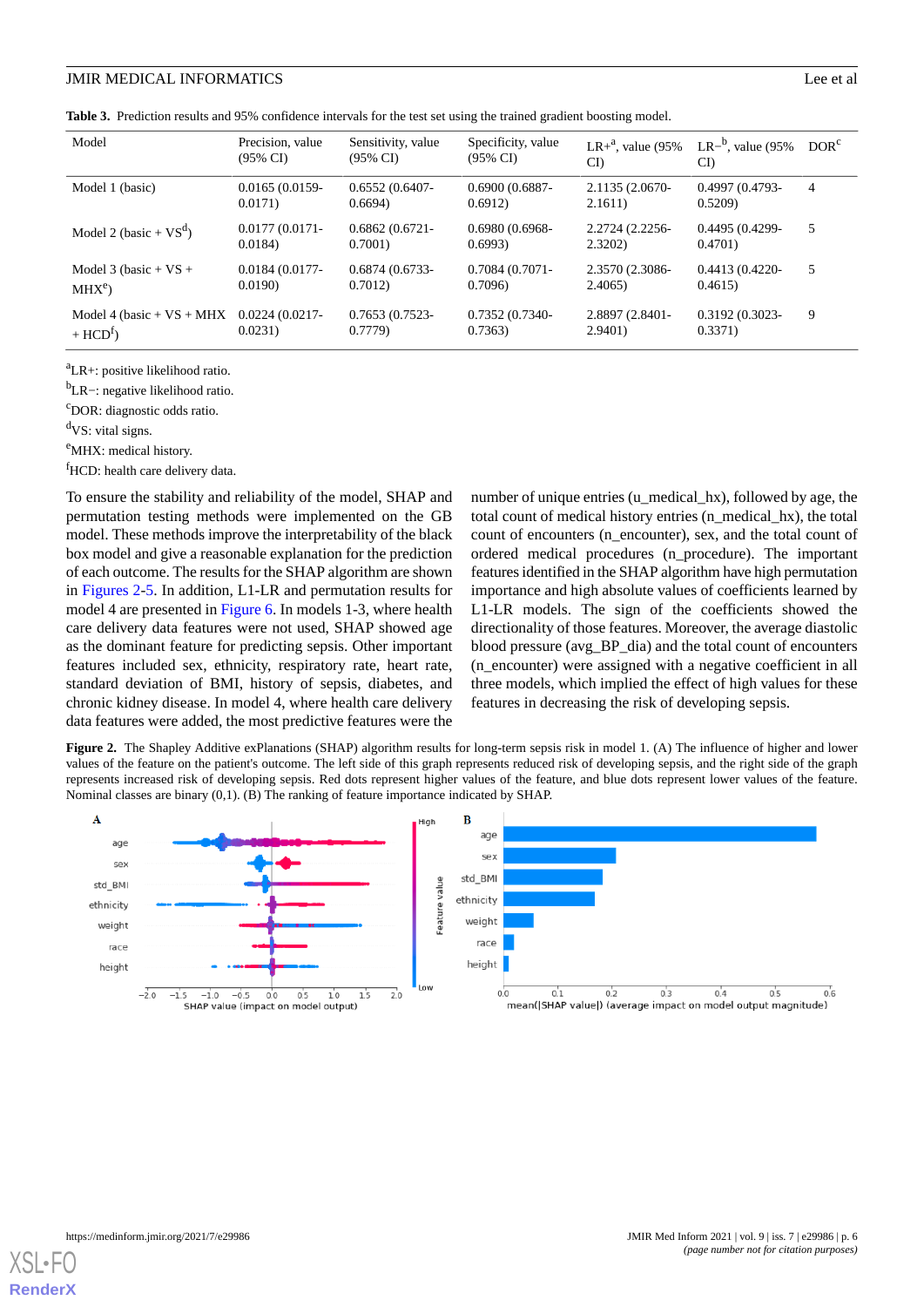**Figure 3.** The Shapley Additive exPlanations (SHAP) algorithm results for long-term sepsis risk in model 2. (A) The influence of higher and lower values of the feature on the patient's outcome. The left side of this graph represents reduced risk of developing sepsis, and the right side of the graph represents increased risk of developing sepsis. Red dots represent higher values of the feature, and blue dots represent lower values of the feature. Nominal classes are binary (0,1). (B) The ranking of feature importance indicated by SHAP. BP: blood pressure; BT: body temperature; HR: heart rate; RR: respiratory rate.



**Figure 4.** The Shapley Additive exPlanations (SHAP) algorithm results for long-term sepsis risk in model 3. (A) The influence of higher and lower values of the feature on the patient's outcome. The left side of this graph represents reduced risk of developing sepsis, and the right side of the graph represents increased risk of developing sepsis. Red dots represent higher values of the feature, and blue dots represent lower values of the feature. Nominal classes are binary (0,1). (B) The ranking of feature importance indicated by SHAP. BP: blood pressure; BT: body temperature; COPD: chronic obstructive pulmonary disease; HR: heart rate; RR: respiratory rate.



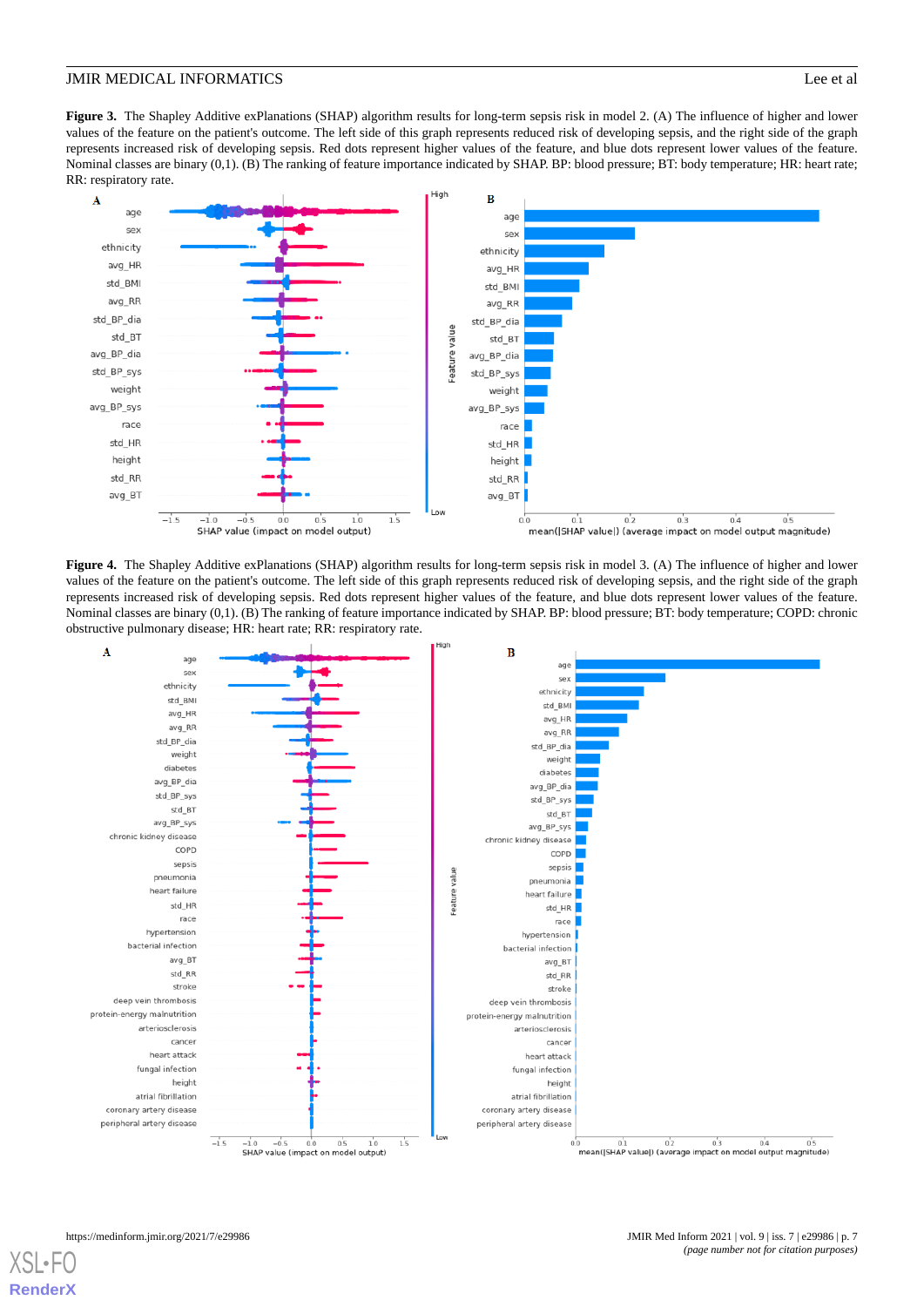<span id="page-7-0"></span>**Figure 5.** The Shapley Additive exPlanations (SHAP) algorithm results for long-term sepsis risk in model 4. (A) The influence of higher and lower values of the feature on the patient's outcome. The left side of this graph represents reduced risk of developing sepsis, and the right side of the graph represents increased risk of developing sepsis. Red dots represent higher values of the feature, and blue dots represent lower values of the feature. Nominal classes are binary (0,1). (B) The ranking of feature importance indicated by SHAP. BP: blood pressure; BT: body temperature; COPD: chronic obstructive pulmonary disease; HR: heart rate; LOS: length of hospital stay; RR: respiratory rate.



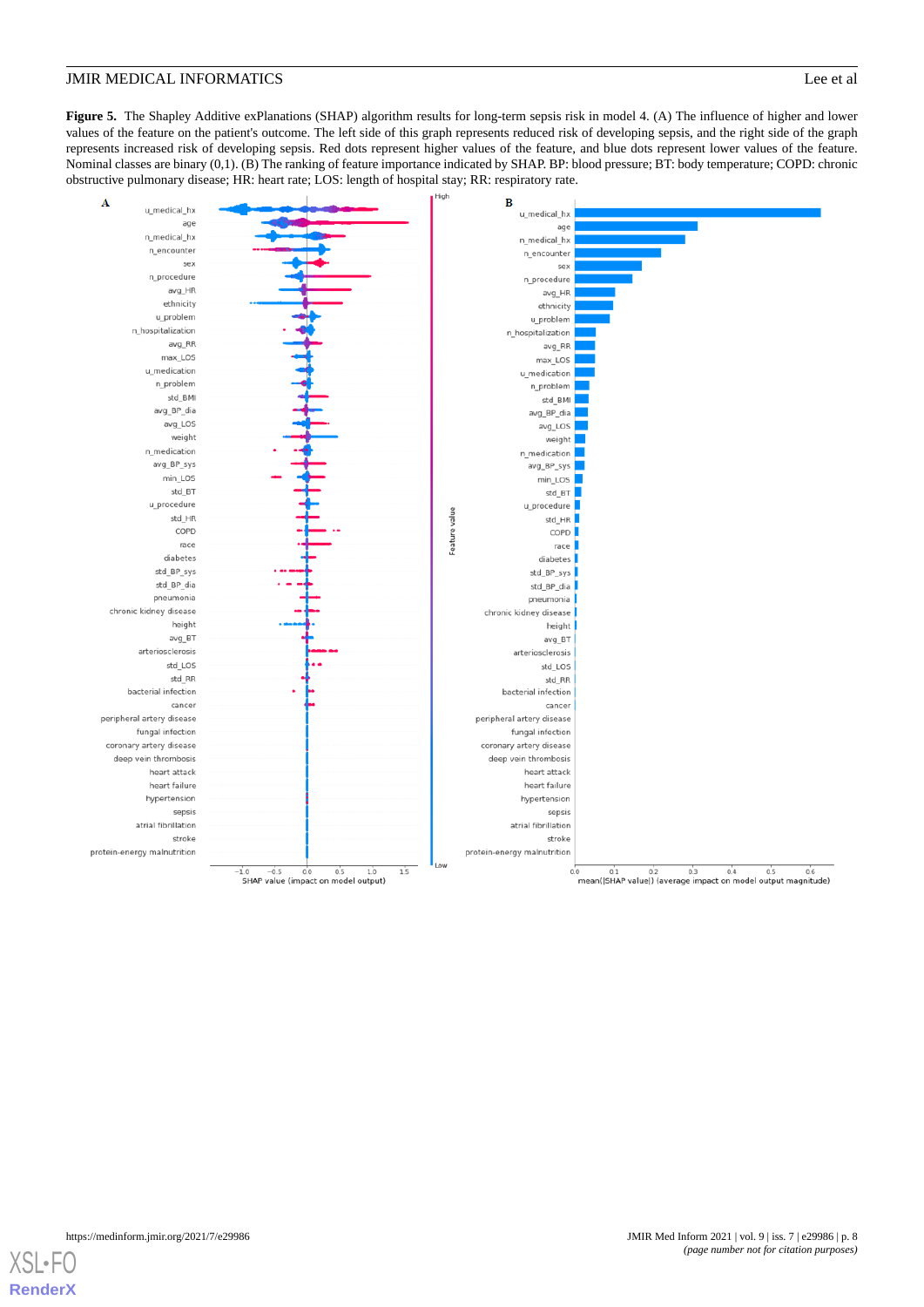<span id="page-8-0"></span>Figure 6. The L1-regularized logistic regression (L1-LR) algorithm results (A) and permutation testing results for long-term sepsis risk in model 4 (B). BP: blood pressure; BT: body temperature; COPD: chronic obstructive pulmonary disease; HR: heart rate; LOS: length of hospital stay; RR: respiratory rate.



# *Discussion*

#### **Principal Findings**

In this study, we constructed four interpretable implementable EHR-based models to predict the 2-year risk of sepsis in adults. Each model performed well, considering the complexity of the features included. As expected, model 4 with all 49 features outperformed the others, with an AUROC of 0.8216 achieved by the GB algorithm in the training set. Due to the low prevalence of sepsis outcomes in the 20% test set, the precision was low in all models. However, the positive likelihood ratio

[XSL](http://www.w3.org/Style/XSL)•FO **[RenderX](http://www.renderx.com/)**

of 2.8897 and negative likelihood ratio of 0.3192 achieved by model 4 showed that our model has the ability to identify patients with higher risk of sepsis. The dominant features in this model, accounting for more than half of the feature importance, were the numbers of unique and total medical history entries (u\_medical\_hx and n\_medical\_hx), and age. Medical history features suggest an increased burden of underlying health conditions, and aging is the most substantial risk factor for multimorbidity [[42\]](#page-12-4). Comorbidities are known to be significantly higher in patients with sepsis compared to those without sepsis  $[1,43]$  $[1,43]$  $[1,43]$  $[1,43]$ , but previous models have not included multimorbidity as a distinct feature. Another strong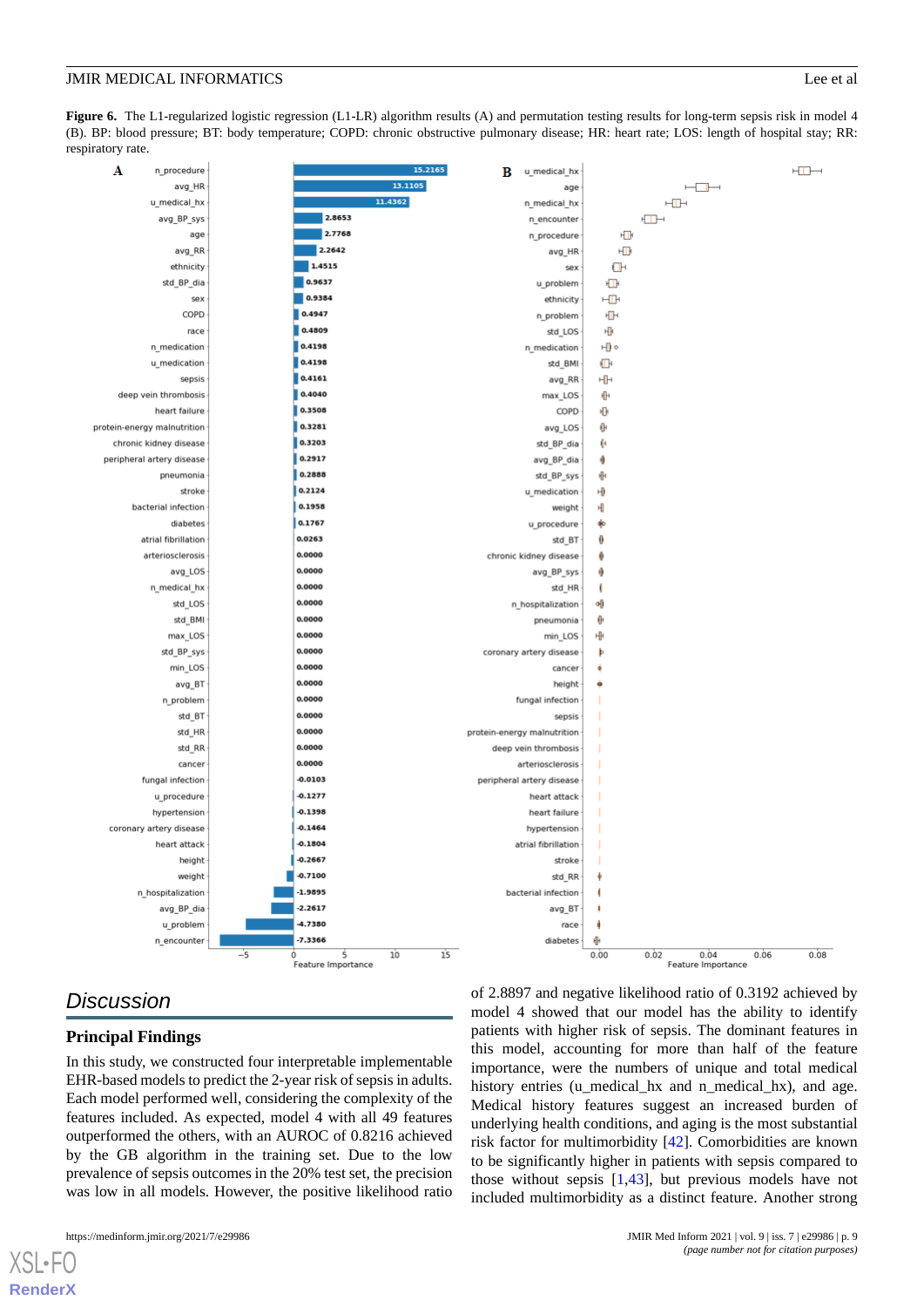predictor in model 4 was the total number of ordered medical procedures (n\_procedure). Procedures, particularly those that are invasive, increase the risk of hospital-acquired infections, and may also be indicative of health status and multimorbidity. The total number of encounters (n\_encounter), which was assigned a negative coefficient in L1-LR, was also a strong predictor in model 4. Although it requires further investigation, one possible reason could be that a greater number of health care visits is associated with better access to preventative health care.

Age, ethnicity, sex, average heart rate (avg\_HR), and standard deviation of BMI (std\_BMI) were the most important features in models 2 and 3. In addition to increasing the risk of multimorbidity, age is a known independent risk factor for sepsis incidence, severity, and outcomes [\[44](#page-12-6)]. Whether ethnicity represents a sepsis risk factor is not yet established. Results from epidemiological studies are contrasting [[45](#page-12-7)[-47](#page-12-8)]. Ethnicity may also be associated with socioeconomic status, a health determinant recently found to be associated with a higher rate of hospital admissions for infection [[48\]](#page-12-9). Future tracking of health-related social needs in structured EHR data [[49\]](#page-12-10) will support deeper investigation. A higher resting heart rate, which is common in infection, is also a risk factor for all-cause mortality [\[50](#page-12-11)] and may suggest a poorer health status. Patients with higher average heart rates may have had infections during previous encounters. Obesity and malnourishment are known risk factors for sepsis [\[51](#page-12-12)], but the standard deviation of BMI (change over time) is a new potential risk factor and merits investigation. In models 3 and 4, basic features and vital signs (age, ethnicity, sex, BMI, and heart rate) appeared to be more stronger predictors than well-established medical conditions known to be sepsis risk factors, including heart failure [[52\]](#page-12-13), chronic kidney disease [\[53](#page-12-14)], chronic obstructive pulmonary disease (COPD) [[54\]](#page-12-15), and diabetes [[55](#page-12-16)[,56](#page-12-17)]. Taken together, these findings suggest the possibility that sepsis risk is associated with not only age and medical conditions, but also vital signs and features related to health care delivery.

Although the highest performance was achieved with the health care delivery data features set, it has limited usefulness for discovering potential risk factors given its reliance on aggregated features, such as the number of medical history entries. Inclusion of these aggregated features weakens other predictors that are potentially more biomedically informative, including medical conditions and biomarkers, such as vital signs. The second-best performing model (model 3) identified a subset of biomarkers as strong predictors, including the standard deviation of BMI and average resting heart rate.

In models 3 and 4 that incorporated medical history, the conditions with greater importance for long-term sepsis risk were history of sepsis, heart failure, chronic kidney disease, pneumonia, COPD, and diabetes. In contrast, the most impactful chronic diseases in the REGARDS 10-year prediction score were chronic lung disease, followed by diabetes and peripheral artery disease [[28,](#page-11-4)[34](#page-11-10)]. The difference in risk factors between REGARDS and our models may reflect a different population sample and prediction window, but could also reflect differing definitions for conditions. For example, Wang et al used laboratory markers (estimated glomerular filtration rate, urinary

albumin-to-creatinine ratio, and cystatin-C) for chronic kidney disease [[28\]](#page-11-4). We selected diagnostic codes, which are less precise, but more likely to be consistently implementable on EHR data. SNOMED CT was selected because it is a medically curated semantic ontology, which is structured as a directed acyclic graph and used in EHRs across many countries. These codes can be mapped to ICD-10 codes, but different health care systems would likely benefit from retraining and retesting the model for their specific population.

The primary goal of this study was to investigate whether readily available EHR data can predict the long-term risk of developing sepsis during ambulatory visits in real time. Performance could also be useful for assessing population health. Interpretability was a secondary concern, and the feature importance estimates discussed above should be taken as exploratory. Relationships identified in the models reflected shared information content, but not necessarily biomedical relevance or causality. However, feature importance models suggested new insights on potential risk factors for sepsis that merit further investigation.

#### **Limitations**

The studied population may have sample bias toward patients with continuous care within one health care system. There are also many common issues with structured EHR data that hamper the extraction of accurate information, including missing data, erroneous data, differences in EHR conventions among providers, and changes in how data are stored in EHRs over time [\[57](#page-12-18)]. These were only partially offset by terminology mapping, data removal, or imputation.

Using EHR diagnostic codes to identify sepsis patients also has limitations. First, it may miss cases where patients had sepsis at a different health care system. Second, because there is no confirmatory diagnostic test for sepsis, this model included patients who were treated empirically for sepsis but might not have had it. Third, variations in sepsis diagnosis, documentation, and coding practices could lead to missing sepsis labels [[58\]](#page-12-19). Fourth, it does not differentiate between severe and milder forms of sepsis, or between hospital-acquired and community-acquired sepsis [\[43](#page-12-5)].

Future models can take advantage of the Adult Sepsis Event surveillance definition optimized for EHRs, which was recently released by the CDC [[1,](#page-10-0)[59\]](#page-12-20). This criterion uses objective clinical data to identify severe sepsis in hospitalized patients and displays superior sensitivity to diagnostic codes [[1\]](#page-10-0). Lastly, our definition of ambulatory vital signs may include those that were taken in urgent or emergency situations. This is valid for prediction on real-world EHR data, but future models could better distinguish urgent encounters from those that are more likely to represent outpatient baseline.

#### **Conclusions**

Strategies for long-term sepsis risk prediction are needed to advance the understanding of the disease and guide efforts for prevention. We used retrospective EHR data from 2,683,049 adults across five US states to develop models for predicting adult patients' long-term risk of sepsis. Our models achieved a high AUROC and suggested new insights into potential long-term risk factors, including changes in BMI and a higher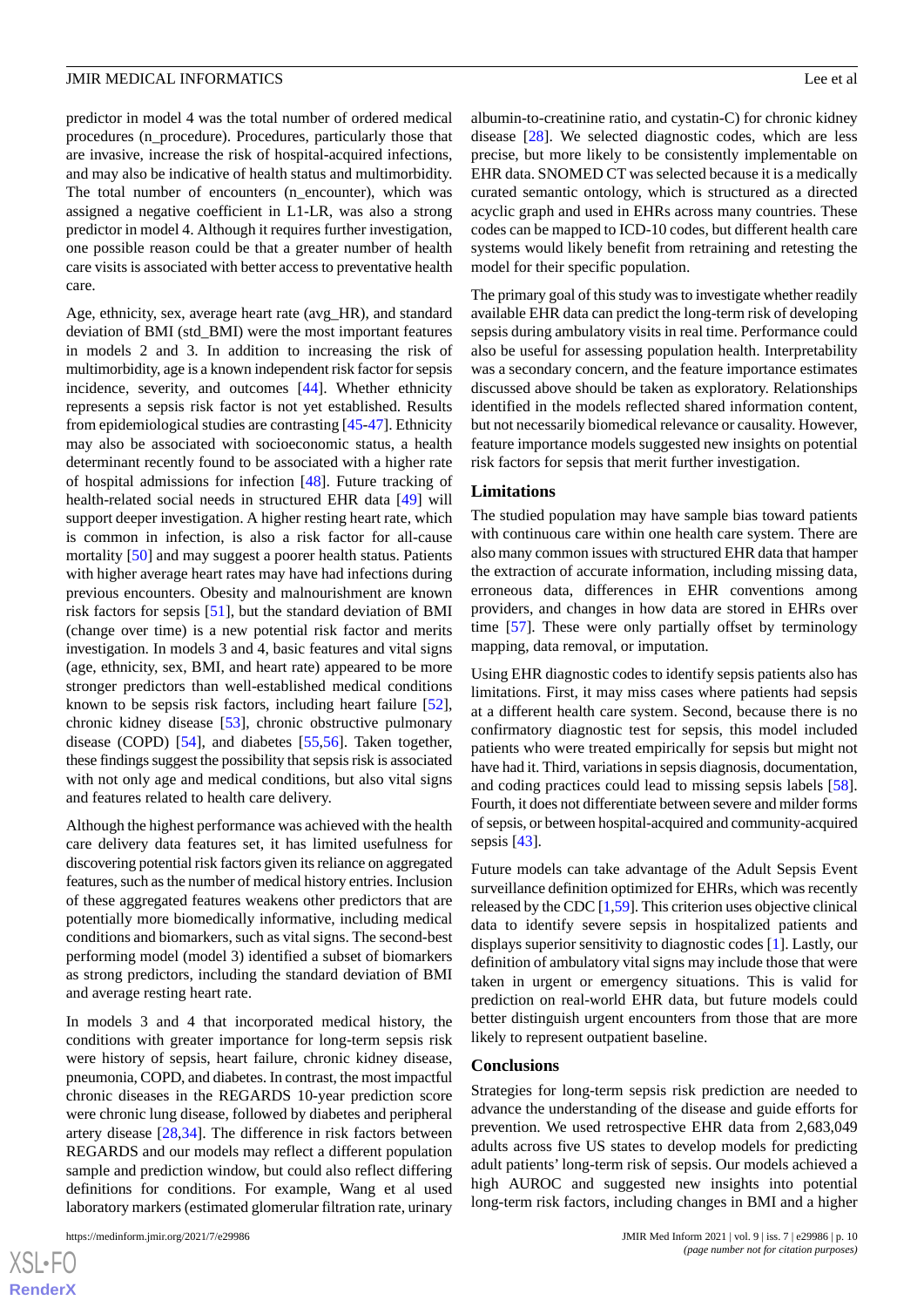mean heart rate in ambulatory settings. These models could be implemented at a low cost, requiring only information that is easy to obtain from EHRs in real time. Ambulatory patients at the highest risk for sepsis could benefit from personalized preventative approaches, including increased emphasis on

immunization, and education on reducing the risk of infection and recognizing early symptoms of sepsis. This implementable model provides a path toward clinical trials of risk-informed interventions for long-term sepsis prevention.

### **Acknowledgments**

This work was funded in part by the Washington Research Foundation. We thank Ryan T Roper and Venkata R Duvvuri for their design and implementation assistance for biomedical concept extraction. We are grateful to Providence St. Joseph Health for sharing their data, data engineering expertise, and computational resources. We appreciate the technical assistance of Mark Premo, Jennifer Jones, and Andrey Dubovoy. We would also like to acknowledge SNOMED International for developing and maintaining SNOMED CT.

#### **Conflicts of Interest**

<span id="page-10-0"></span>None declared.

#### **References**

- <span id="page-10-1"></span>1. Rhee C, Dantes R, Epstein L, Murphy DJ, Seymour CW, Iwashyna TJ, CDC Prevention Epicenter Program. Incidence and Trends of Sepsis in US Hospitals Using Clinical vs Claims Data, 2009-2014. JAMA 2017 Oct 03;318(13):1241-1249 [[FREE](http://europepmc.org/abstract/MED/28903154) [Full text\]](http://europepmc.org/abstract/MED/28903154) [doi: [10.1001/jama.2017.13836\]](http://dx.doi.org/10.1001/jama.2017.13836) [Medline: [28903154\]](http://www.ncbi.nlm.nih.gov/entrez/query.fcgi?cmd=Retrieve&db=PubMed&list_uids=28903154&dopt=Abstract)
- 2. Angus DC, Linde-Zwirble WT, Lidicker J, Clermont G, Carcillo J, Pinsky MR. Epidemiology of severe sepsis in the United States: analysis of incidence, outcome, and associated costs of care. Crit Care Med 2001 Jul;29(7):1303-1310. [doi: [10.1097/00003246-200107000-00002](http://dx.doi.org/10.1097/00003246-200107000-00002)] [Medline: [11445675](http://www.ncbi.nlm.nih.gov/entrez/query.fcgi?cmd=Retrieve&db=PubMed&list_uids=11445675&dopt=Abstract)]
- <span id="page-10-2"></span>3. Novosad SA, Sapiano MR, Grigg C, Lake J, Robyn M, Dumyati G, et al. Vital Signs: Epidemiology of Sepsis: Prevalence of Health Care Factors and Opportunities for Prevention. MMWR Morb Mortal Wkly Rep 2016 Aug 26;65(33):864-869 [[FREE Full text](https://doi.org/10.15585/mmwr.mm6533e1)] [doi: [10.15585/mmwr.mm6533e1\]](http://dx.doi.org/10.15585/mmwr.mm6533e1) [Medline: [27559759\]](http://www.ncbi.nlm.nih.gov/entrez/query.fcgi?cmd=Retrieve&db=PubMed&list_uids=27559759&dopt=Abstract)
- <span id="page-10-3"></span>4. Fleischmann C, Scherag A, Adhikari NKJ, Hartog CS, Tsaganos T, Schlattmann P, International Forum of Acute Care Trialists. Assessment of Global Incidence and Mortality of Hospital-treated Sepsis. Current Estimates and Limitations. Am J Respir Crit Care Med 2016 Feb 01;193(3):259-272. [doi: [10.1164/rccm.201504-0781OC\]](http://dx.doi.org/10.1164/rccm.201504-0781OC) [Medline: [26414292](http://www.ncbi.nlm.nih.gov/entrez/query.fcgi?cmd=Retrieve&db=PubMed&list_uids=26414292&dopt=Abstract)]
- 5. Rivers E, Nguyen B, Havstad S, Ressler J, Muzzin A, Knoblich B, et al. Early Goal-Directed Therapy in the Treatment of Severe Sepsis and Septic Shock. N Engl J Med 2001 Nov 08;345(19):1368-1377. [doi: [10.1056/nejmoa010307](http://dx.doi.org/10.1056/nejmoa010307)]
- 6. Nguyen HB, Corbett SW, Steele R, Banta J, Clark RT, Hayes SR, et al. Implementation of a bundle of quality indicators for the early management of severe sepsis and septic shock is associated with decreased mortality\*. Critical Care Medicine 2007;35(4):1105-1112. [doi: [10.1097/01.ccm.0000259463.33848.3d](http://dx.doi.org/10.1097/01.ccm.0000259463.33848.3d)]
- <span id="page-10-4"></span>7. Sebat F, Musthafa AA, Johnson D, Kramer AA, Shoffner D, Eliason M, et al. Effect of a rapid response system for patients in shock on time to treatment and mortality during 5 years\*. Critical Care Medicine 2007;35(11):2568-2575. [doi: [10.1097/01.ccm.0000287593.54658.89\]](http://dx.doi.org/10.1097/01.ccm.0000287593.54658.89)
- 8. Coba V, Whitmill M, Mooney R, Horst HM, Brandt M, Digiovine B, (The Henry Ford Hospital Sepsis Collaborative Group). Resuscitation bundle compliance in severe sepsis and septic shock: improves survival, is better late than never. J Intensive Care Med 2011 Jan 10;26(5):304-313. [doi: [10.1177/0885066610392499](http://dx.doi.org/10.1177/0885066610392499)] [Medline: [21220270\]](http://www.ncbi.nlm.nih.gov/entrez/query.fcgi?cmd=Retrieve&db=PubMed&list_uids=21220270&dopt=Abstract)
- <span id="page-10-6"></span><span id="page-10-5"></span>9. Dellinger RP, Levy MM, Rhodes A, Annane D, Gerlach H, Opal SM, Surviving Sepsis Campaign Guidelines Committee including the Pediatric Subgroup. Surviving sepsis campaign: international guidelines for management of severe sepsis and septic shock: 2012. Crit Care Med 2013 Feb;41(2):580-637. [doi: [10.1097/CCM.0b013e31827e83af](http://dx.doi.org/10.1097/CCM.0b013e31827e83af)] [Medline: [23353941](http://www.ncbi.nlm.nih.gov/entrez/query.fcgi?cmd=Retrieve&db=PubMed&list_uids=23353941&dopt=Abstract)]
- <span id="page-10-7"></span>10. Bone R. Toward an epidemiology and natural history of SIRS (systemic inflammatory response syndrome). JAMA 1992;268(24):3452-3455. [Medline: [1460735](http://www.ncbi.nlm.nih.gov/entrez/query.fcgi?cmd=Retrieve&db=PubMed&list_uids=1460735&dopt=Abstract)]
- <span id="page-10-8"></span>11. Heim C, Newport DJ, Heit S, Graham YP, Wilcox M, Bonsall R, et al. Pituitary-adrenal and autonomic responses to stress in women after sexual and physical abuse in childhood. JAMA 2000 Aug 02;284(5):592-597. [doi: [10.1001/jama.284.5.592](http://dx.doi.org/10.1001/jama.284.5.592)] [Medline: [10918705](http://www.ncbi.nlm.nih.gov/entrez/query.fcgi?cmd=Retrieve&db=PubMed&list_uids=10918705&dopt=Abstract)]
- 12. Subbe CP, Kruger M, Rutherford P, Gemmel L. Validation of a modified Early Warning Score in medical admissions. QJM 2001 Oct;94(10):521-526. [doi: [10.1093/qjmed/94.10.521\]](http://dx.doi.org/10.1093/qjmed/94.10.521) [Medline: [11588210\]](http://www.ncbi.nlm.nih.gov/entrez/query.fcgi?cmd=Retrieve&db=PubMed&list_uids=11588210&dopt=Abstract)
- 13. Finkelsztein EJ, Jones DS, Ma KC, Pabón MA, Delgado T, Nakahira K, et al. Comparison of qSOFA and SIRS for predicting adverse outcomes of patients with suspicion of sepsis outside the intensive care unit. Crit Care 2017 Mar 26;21(1):73 [\[FREE](https://ccforum.biomedcentral.com/articles/10.1186/s13054-017-1658-5) [Full text\]](https://ccforum.biomedcentral.com/articles/10.1186/s13054-017-1658-5) [doi: [10.1186/s13054-017-1658-5](http://dx.doi.org/10.1186/s13054-017-1658-5)] [Medline: [28342442](http://www.ncbi.nlm.nih.gov/entrez/query.fcgi?cmd=Retrieve&db=PubMed&list_uids=28342442&dopt=Abstract)]
- 14. Rodriguez RM, Greenwood JC, Nuckton TJ, Darger B, Shofer FS, Troeger D, et al. Comparison of qSOFA with current emergency department tools for screening of patients with sepsis for critical illness. Emerg Med J 2018 Jun 02;35(6):350-356. [doi: [10.1136/emermed-2017-207383](http://dx.doi.org/10.1136/emermed-2017-207383)] [Medline: [29720475\]](http://www.ncbi.nlm.nih.gov/entrez/query.fcgi?cmd=Retrieve&db=PubMed&list_uids=29720475&dopt=Abstract)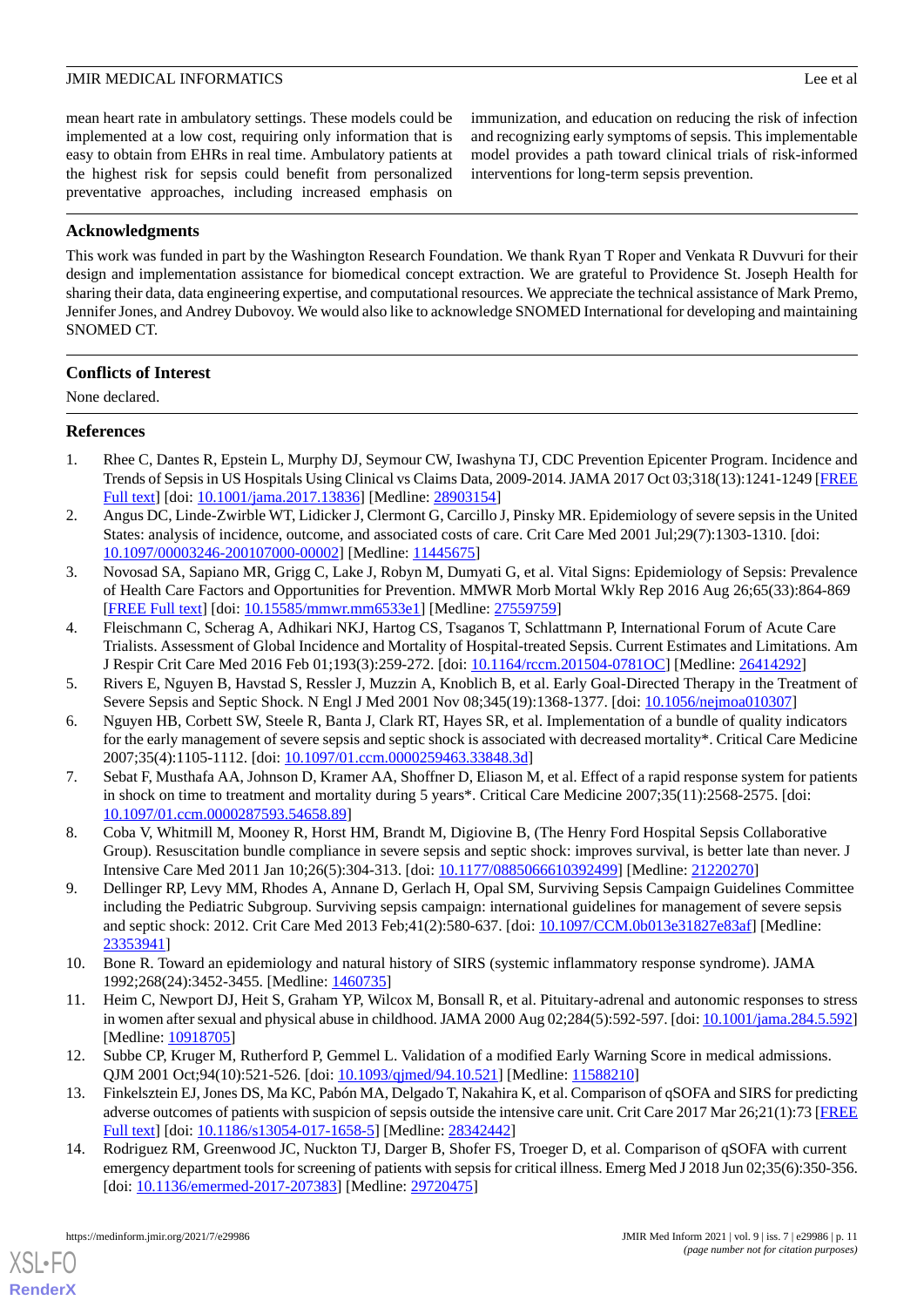- 15. van der Woude SW, van Doormaal FF, Hutten BA, J Nellen F, Holleman F. Classifying sepsis patients in the emergency department using SIRS, qSOFA or MEWS. Neth J Med 2018 May;76(4):158-166 [[FREE Full text](http://www.njmonline.nl/njm/getarticle.php?v=76&i=4&p=158)] [Medline: [29845938](http://www.ncbi.nlm.nih.gov/entrez/query.fcgi?cmd=Retrieve&db=PubMed&list_uids=29845938&dopt=Abstract)]
- <span id="page-11-0"></span>16. Khwannimit B, Bhurayanontachai R, Vattanavanit V. Comparison of the accuracy of three early warning scores with SOFA score for predicting mortality in adult sepsis and septic shock patients admitted to intensive care unit. Heart Lung 2019 May;48(3):240-244. [doi: [10.1016/j.hrtlng.2019.02.005\]](http://dx.doi.org/10.1016/j.hrtlng.2019.02.005) [Medline: [30902348](http://www.ncbi.nlm.nih.gov/entrez/query.fcgi?cmd=Retrieve&db=PubMed&list_uids=30902348&dopt=Abstract)]
- <span id="page-11-1"></span>17. Henry KE, Hager DN, Pronovost PJ, Saria S. A targeted real-time early warning score (TREWScore) for septic shock. Sci Transl Med 2015 Aug 05;7(299):299ra122. [doi: [10.1126/scitranslmed.aab3719\]](http://dx.doi.org/10.1126/scitranslmed.aab3719) [Medline: [26246167\]](http://www.ncbi.nlm.nih.gov/entrez/query.fcgi?cmd=Retrieve&db=PubMed&list_uids=26246167&dopt=Abstract)
- 18. Calvert J, Desautels T, Chettipally U, Barton C, Hoffman J, Jay M, et al. High-performance detection and early prediction of septic shock for alcohol-use disorder patients. Ann Med Surg (Lond) 2016 Jun;8:50-55 [\[FREE Full text\]](https://linkinghub.elsevier.com/retrieve/pii/S2049-0801(16)30041-3) [doi: [10.1016/j.amsu.2016.04.023\]](http://dx.doi.org/10.1016/j.amsu.2016.04.023) [Medline: [27489621](http://www.ncbi.nlm.nih.gov/entrez/query.fcgi?cmd=Retrieve&db=PubMed&list_uids=27489621&dopt=Abstract)]
- 19. Desautels T, Calvert J, Hoffman J, Jay M, Kerem Y, Shieh L, et al. Prediction of Sepsis in the Intensive Care Unit With Minimal Electronic Health Record Data: A Machine Learning Approach. JMIR Med Inform 2016 Sep 30;4(3):e28 [\[FREE](https://medinform.jmir.org/2016/3/e28/) [Full text\]](https://medinform.jmir.org/2016/3/e28/) [doi: [10.2196/medinform.5909](http://dx.doi.org/10.2196/medinform.5909)] [Medline: [27694098](http://www.ncbi.nlm.nih.gov/entrez/query.fcgi?cmd=Retrieve&db=PubMed&list_uids=27694098&dopt=Abstract)]
- <span id="page-11-2"></span>20. Horng S, Sontag DA, Halpern Y, Jernite Y, Shapiro NI, Nathanson LA. Creating an automated trigger for sepsis clinical decision support at emergency department triage using machine learning. PLoS One 2017 Apr 6;12(4):e0174708 [[FREE](https://dx.plos.org/10.1371/journal.pone.0174708) [Full text\]](https://dx.plos.org/10.1371/journal.pone.0174708) [doi: [10.1371/journal.pone.0174708](http://dx.doi.org/10.1371/journal.pone.0174708)] [Medline: [28384212](http://www.ncbi.nlm.nih.gov/entrez/query.fcgi?cmd=Retrieve&db=PubMed&list_uids=28384212&dopt=Abstract)]
- 21. Delahanty RJ, Alvarez J, Flynn LM, Sherwin RL, Jones SS. Development and Evaluation of a Machine Learning Model for the Early Identification of Patients at Risk for Sepsis. Ann Emerg Med 2019 Apr;73(4):334-344. [doi: [10.1016/j.annemergmed.2018.11.036](http://dx.doi.org/10.1016/j.annemergmed.2018.11.036)] [Medline: [30661855\]](http://www.ncbi.nlm.nih.gov/entrez/query.fcgi?cmd=Retrieve&db=PubMed&list_uids=30661855&dopt=Abstract)
- 22. Calvert JS, Price DA, Chettipally UK, Barton CW, Feldman MD, Hoffman JL, et al. A computational approach to early sepsis detection. Comput Biol Med 2016 Jul 01;74:69-73. [doi: [10.1016/j.compbiomed.2016.05.003\]](http://dx.doi.org/10.1016/j.compbiomed.2016.05.003) [Medline: [27208704](http://www.ncbi.nlm.nih.gov/entrez/query.fcgi?cmd=Retrieve&db=PubMed&list_uids=27208704&dopt=Abstract)]
- 23. Rothman M, Levy M, Dellinger RP, Jones SL, Fogerty RL, Voelker KG, et al. Sepsis as 2 problems: Identifying sepsis at admission and predicting onset in the hospital using an electronic medical record-based acuity score. J Crit Care 2017 Apr;38:237-244 [[FREE Full text](https://linkinghub.elsevier.com/retrieve/pii/S0883-9441(16)30277-5)] [doi: [10.1016/j.jcrc.2016.11.037](http://dx.doi.org/10.1016/j.jcrc.2016.11.037)] [Medline: [27992851](http://www.ncbi.nlm.nih.gov/entrez/query.fcgi?cmd=Retrieve&db=PubMed&list_uids=27992851&dopt=Abstract)]
- 24. Komorowski M, Celi LA, Badawi O, Gordon AC, Faisal AA. The Artificial Intelligence Clinician learns optimal treatment strategies for sepsis in intensive care. Nat Med 2018 Nov 22;24(11):1716-1720. [doi: [10.1038/s41591-018-0213-5\]](http://dx.doi.org/10.1038/s41591-018-0213-5) [Medline: [30349085](http://www.ncbi.nlm.nih.gov/entrez/query.fcgi?cmd=Retrieve&db=PubMed&list_uids=30349085&dopt=Abstract)]
- 25. Islam MM, Nasrin T, Walther BA, Wu C, Yang H, Li Y. Prediction of sepsis patients using machine learning approach: A meta-analysis. Comput Methods Programs Biomed 2019 Mar;170:1-9. [doi: [10.1016/j.cmpb.2018.12.027](http://dx.doi.org/10.1016/j.cmpb.2018.12.027)] [Medline: [30712598](http://www.ncbi.nlm.nih.gov/entrez/query.fcgi?cmd=Retrieve&db=PubMed&list_uids=30712598&dopt=Abstract)]
- <span id="page-11-3"></span>26. Calvert J, Saber N, Hoffman J, Das R. Machine-Learning-Based Laboratory Developed Test for the Diagnosis of Sepsis in High-Risk Patients. Diagnostics (Basel) 2019 Feb 13;9(1):20 [[FREE Full text](https://www.mdpi.com/resolver?pii=diagnostics9010020)] [doi: [10.3390/diagnostics9010020\]](http://dx.doi.org/10.3390/diagnostics9010020) [Medline: [30781800](http://www.ncbi.nlm.nih.gov/entrez/query.fcgi?cmd=Retrieve&db=PubMed&list_uids=30781800&dopt=Abstract)]
- <span id="page-11-4"></span>27. Fleuren LM, Klausch TLT, Zwager CL, Schoonmade LJ, Guo T, Roggeveen LF, et al. Machine learning for the prediction of sepsis: a systematic review and meta-analysis of diagnostic test accuracy. Intensive Care Med 2020 Mar 21;46(3):383-400 [[FREE Full text](http://europepmc.org/abstract/MED/31965266)] [doi: [10.1007/s00134-019-05872-y\]](http://dx.doi.org/10.1007/s00134-019-05872-y) [Medline: [31965266](http://www.ncbi.nlm.nih.gov/entrez/query.fcgi?cmd=Retrieve&db=PubMed&list_uids=31965266&dopt=Abstract)]
- <span id="page-11-6"></span><span id="page-11-5"></span>28. Wang HE, Donnelly JP, Griffin R, Levitan EB, Shapiro NI, Howard G, et al. Derivation of Novel Risk Prediction Scores for Community-Acquired Sepsis and Severe Sepsis\*. Critical Care Medicine 2016;44(7):1285-1294. [doi: [10.1097/ccm.0000000000001666\]](http://dx.doi.org/10.1097/ccm.0000000000001666)
- <span id="page-11-7"></span>29. Choy K, Agcaoili C, Halimi K. Impact of community-based education on sepsis. Crit Care 2009;13(Suppl 4):P42. [doi: [10.1186/cc8098\]](http://dx.doi.org/10.1186/cc8098)
- <span id="page-11-8"></span>30. Kempker JA, Wang HE, Martin GS. Sepsis is a preventable public health problem. Crit Care 2018 May 06;22(1):116 [\[FREE](https://ccforum.biomedcentral.com/articles/10.1186/s13054-018-2048-3) [Full text\]](https://ccforum.biomedcentral.com/articles/10.1186/s13054-018-2048-3) [doi: [10.1186/s13054-018-2048-3](http://dx.doi.org/10.1186/s13054-018-2048-3)] [Medline: [29729670](http://www.ncbi.nlm.nih.gov/entrez/query.fcgi?cmd=Retrieve&db=PubMed&list_uids=29729670&dopt=Abstract)]
- <span id="page-11-9"></span>31. Taplitz RA, Kennedy EB, Bow EJ, Crews J, Gleason C, Hawley DK, et al. Outpatient Management of Fever and Neutropenia in Adults Treated for Malignancy: American Society of Clinical Oncology and Infectious Diseases Society of America Clinical Practice Guideline Update. JCO 2018 May 10;36(14):1443-1453. [doi: [10.1200/jco.2017.77.6211\]](http://dx.doi.org/10.1200/jco.2017.77.6211)
- <span id="page-11-11"></span><span id="page-11-10"></span>32. Avery RK, Michaels MG, AST Infectious Diseases Community of Practice. Strategies for safe living following solid organ transplantation-Guidelines from the American Society of Transplantation Infectious Diseases Community of Practice. Clin Transplant 2019 Sep 06;33(9):e13519. [doi: [10.1111/ctr.13519](http://dx.doi.org/10.1111/ctr.13519)] [Medline: [30844096](http://www.ncbi.nlm.nih.gov/entrez/query.fcgi?cmd=Retrieve&db=PubMed&list_uids=30844096&dopt=Abstract)]
- <span id="page-11-13"></span><span id="page-11-12"></span>33. Office-based Physician Electronic Health Record Adoption. Health IT Dashboard. URL: [https://dashboard.healthit.gov/](https://dashboard.healthit.gov/quickstats/pages/physician-ehr-adoption-trends.php) [quickstats/pages/physician-ehr-adoption-trends.php](https://dashboard.healthit.gov/quickstats/pages/physician-ehr-adoption-trends.php) [accessed 2020-12-05]
- 34. Wang H, Donnelly J, Yende S, Levitan E, Shapiro N, Dai Y, et al. Validation of the REGARDS Severe Sepsis Risk Score. J Clin Med 2018 Dec 11;7(12):536 [[FREE Full text](https://www.mdpi.com/resolver?pii=jcm7120536)] [doi: [10.3390/jcm7120536\]](http://dx.doi.org/10.3390/jcm7120536) [Medline: [30544923](http://www.ncbi.nlm.nih.gov/entrez/query.fcgi?cmd=Retrieve&db=PubMed&list_uids=30544923&dopt=Abstract)]
- 35. SNOMED Internationan. URL: <https://www.snomed.org/> [accessed 2020-12-03]
- 36. Crosby T. How to Detect and Handle Outliers. Technometrics 1994 Aug;36(3):315-316. [doi: [10.1080/00401706.1994.10485810\]](http://dx.doi.org/10.1080/00401706.1994.10485810)
- 37. Pedregosa F, Varoquaux G, Gramfort A, Michel V, Thirion B, Grisel O, et al. Scikit-learn: Machine Learning in Python. Journal of Machine Learning Research 2011;12(85):2825-2830 [[FREE Full text](http://jmlr.org/papers/v12/pedregosa11a.html)]

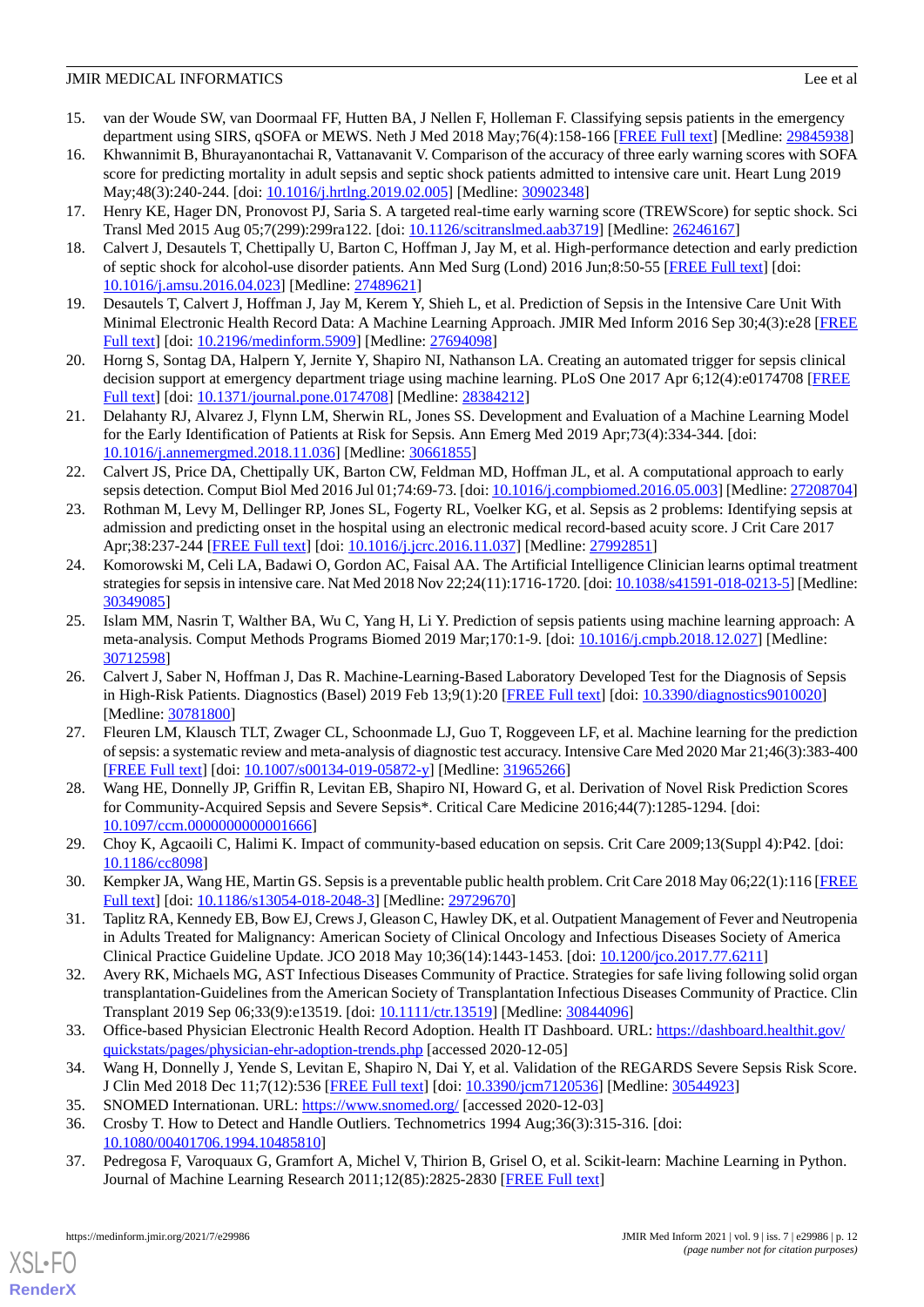- <span id="page-12-0"></span>38. Lundberg SM, Erion G, Chen H, DeGrave A, Prutkin JM, Nair B, et al. From Local Explanations to Global Understanding with Explainable AI for Trees. Nat Mach Intell 2020 Jan 17;2(1):56-67 [\[FREE Full text](http://europepmc.org/abstract/MED/32607472)] [doi: [10.1038/s42256-019-0138-9](http://dx.doi.org/10.1038/s42256-019-0138-9)] [Medline: [32607472](http://www.ncbi.nlm.nih.gov/entrez/query.fcgi?cmd=Retrieve&db=PubMed&list_uids=32607472&dopt=Abstract)]
- <span id="page-12-2"></span><span id="page-12-1"></span>39. Breiman L, Last M, Rice J. Random forests: finding quasars. In: Statistical Challenges in Astronomy. New York, NY: Springer; 2006:243-254.
- <span id="page-12-3"></span>40. Lee SI, Lee H, Abbeel P, Ng AY. Efficient L1 Regularized Logistic Regression. AAAI. URL: [https://www.aaai.org/Papers/](https://www.aaai.org/Papers/AAAI/2006/AAAI06-064.pdf) [AAAI/2006/AAAI06-064.pdf](https://www.aaai.org/Papers/AAAI/2006/AAAI06-064.pdf) [accessed 2021-06-20]
- <span id="page-12-4"></span>41. Fonti V, Belitser E. Feature Selection using LASSO. VU Amsterdam. 2017. URL: [https://beta.vu.nl/nl/Images/](https://beta.vu.nl/nl/Images/werkstuk-fonti_tcm235-836234.pdf) [werkstuk-fonti\\_tcm235-836234.pdf](https://beta.vu.nl/nl/Images/werkstuk-fonti_tcm235-836234.pdf) [accessed 2021-06-20]
- <span id="page-12-5"></span>42. Navickas R, Petric V, Feigl AB, Seychell M. Multimorbidity: What do we know? What should we do? J Comorb 2016 Feb 17;6(1):4-11 [[FREE Full text](https://journals.sagepub.com/doi/10.15256/joc.2016.6.72?url_ver=Z39.88-2003&rfr_id=ori:rid:crossref.org&rfr_dat=cr_pub%3dpubmed)] [doi: [10.15256/joc.2016.6.72\]](http://dx.doi.org/10.15256/joc.2016.6.72) [Medline: [29090166](http://www.ncbi.nlm.nih.gov/entrez/query.fcgi?cmd=Retrieve&db=PubMed&list_uids=29090166&dopt=Abstract)]
- <span id="page-12-6"></span>43. Rhee C, Wang R, Zhang Z, Fram D, Kadri SS, Klompas M. Epidemiology of Hospital-Onset Versus Community-Onset Sepsis in U.S. Hospitals and Association With Mortality. Critical Care Medicine 2019;47(9):1169-1176. [doi: [10.1097/ccm.0000000000003817\]](http://dx.doi.org/10.1097/ccm.0000000000003817)
- <span id="page-12-7"></span>44. Martin GS, Mannino DM, Moss M. The effect of age on the development and outcome of adult sepsis. Crit Care Med 2006 Jan;34(1):15-21. [doi: [10.1097/01.ccm.0000194535.82812.ba](http://dx.doi.org/10.1097/01.ccm.0000194535.82812.ba)] [Medline: [16374151\]](http://www.ncbi.nlm.nih.gov/entrez/query.fcgi?cmd=Retrieve&db=PubMed&list_uids=16374151&dopt=Abstract)
- 45. Barnato AE, Alexander SL, Linde-Zwirble WT, Angus DC. Racial Variation in the Incidence, Care, and Outcomes of Severe Sepsis. Am J Respir Crit Care Med 2008 Feb;177(3):279-284. [doi: [10.1164/rccm.200703-480oc](http://dx.doi.org/10.1164/rccm.200703-480oc)]
- <span id="page-12-8"></span>46. Mayr FB, Yende S, Linde-Zwirble WT, Peck-Palmer OM, Barnato AE, Weissfeld LA, et al. Infection rate and acute organ dysfunction risk as explanations for racial differences in severe sepsis. JAMA 2010 Jun 23;303(24):2495-2503 [[FREE Full](http://europepmc.org/abstract/MED/20571016) [text](http://europepmc.org/abstract/MED/20571016)] [doi: [10.1001/jama.2010.851](http://dx.doi.org/10.1001/jama.2010.851)] [Medline: [20571016](http://www.ncbi.nlm.nih.gov/entrez/query.fcgi?cmd=Retrieve&db=PubMed&list_uids=20571016&dopt=Abstract)]
- <span id="page-12-9"></span>47. Chaudhary NS, Donnelly JP, Wang HE. Racial Differences in Sepsis Mortality at U.S. Academic Medical Center–Affiliated Hospitals\*. Critical Care Medicine 2018;46(6):878-883. [doi: [10.1097/ccm.0000000000003020\]](http://dx.doi.org/10.1097/ccm.0000000000003020)
- <span id="page-12-10"></span>48. Donnelly J, Lakkur S, Judd S, Levitan EB, Griffin R, Howard G, et al. Association of Neighborhood Socioeconomic Status With Risk of Infection and Sepsis. Clin Infect Dis 2018 Jun 01;66(12):1940-1947 [\[FREE Full text](http://europepmc.org/abstract/MED/29444225)] [doi: [10.1093/cid/cix1109](http://dx.doi.org/10.1093/cid/cix1109)] [Medline: [29444225](http://www.ncbi.nlm.nih.gov/entrez/query.fcgi?cmd=Retrieve&db=PubMed&list_uids=29444225&dopt=Abstract)]
- <span id="page-12-12"></span><span id="page-12-11"></span>49. Committee on the Recommended Social and Behavioral Domains and Measures for Electronic Health Records, Board on Population Health and Public Health Practice, Institute of Medicine. Capturing Social and Behavioral Domains and Measures in Electronic Health Records: Phase 2. Washington, DC: National Academies Press (US); 2015.
- <span id="page-12-13"></span>50. Zhang D, Shen X, Qi X. Resting heart rate and all-cause and cardiovascular mortality in the general population: a meta-analysis. CMAJ 2016 Feb 16;188(3):E53-E63 [\[FREE Full text\]](http://www.cmaj.ca/cgi/pmidlookup?view=long&pmid=26598376) [doi: [10.1503/cmaj.150535](http://dx.doi.org/10.1503/cmaj.150535)] [Medline: [26598376\]](http://www.ncbi.nlm.nih.gov/entrez/query.fcgi?cmd=Retrieve&db=PubMed&list_uids=26598376&dopt=Abstract)
- <span id="page-12-14"></span>51. Wang HE, Griffin R, Judd S, Shapiro NI, Safford MM. Obesity and risk of sepsis: a population-based cohort study. Obesity (Silver Spring) 2013 Dec 05;21(12):E762-E769 [\[FREE Full text\]](https://doi.org/10.1002/oby.20468) [doi: [10.1002/oby.20468](http://dx.doi.org/10.1002/oby.20468)] [Medline: [23526732\]](http://www.ncbi.nlm.nih.gov/entrez/query.fcgi?cmd=Retrieve&db=PubMed&list_uids=23526732&dopt=Abstract)
- <span id="page-12-15"></span>52. Walker AMN, Drozd M, Hall M, Patel PA, Paton M, Lowry J, et al. Prevalence and Predictors of Sepsis Death in Patients With Chronic Heart Failure and Reduced Left Ventricular Ejection Fraction. J Am Heart Assoc 2018 Oct 16;7(20):e009684. [doi: [10.1161/jaha.118.009684\]](http://dx.doi.org/10.1161/jaha.118.009684)
- <span id="page-12-16"></span>53. Wang HE, Gamboa C, Warnock DG, Muntner P. Chronic kidney disease and risk of death from infection. Am J Nephrol 2011 Aug 22;34(4):330-336 [\[FREE Full text\]](https://www.karger.com?DOI=10.1159/000330673) [doi: [10.1159/000330673](http://dx.doi.org/10.1159/000330673)] [Medline: [21860228\]](http://www.ncbi.nlm.nih.gov/entrez/query.fcgi?cmd=Retrieve&db=PubMed&list_uids=21860228&dopt=Abstract)
- <span id="page-12-17"></span>54. Inghammar M, Engström G, Ljungberg B, Löfdahl CG, Roth A, Egesten A. Increased incidence of invasive bacterial disease in chronic obstructive pulmonary disease compared to the general population--a population based cohort study. BMC Infect Dis 2014 Mar 25;14(1):163 [[FREE Full text](https://bmcinfectdis.biomedcentral.com/articles/10.1186/1471-2334-14-163)] [doi: [10.1186/1471-2334-14-163](http://dx.doi.org/10.1186/1471-2334-14-163)] [Medline: [24661335](http://www.ncbi.nlm.nih.gov/entrez/query.fcgi?cmd=Retrieve&db=PubMed&list_uids=24661335&dopt=Abstract)]
- <span id="page-12-18"></span>55. Tiwari S, Pratyush DD, Gahlot A, Singh SK. Sepsis in diabetes: A bad duo. Diabetes Metab Syndr 2011 Oct;5(4):222-227. [doi: [10.1016/j.dsx.2012.02.026\]](http://dx.doi.org/10.1016/j.dsx.2012.02.026) [Medline: [25572769\]](http://www.ncbi.nlm.nih.gov/entrez/query.fcgi?cmd=Retrieve&db=PubMed&list_uids=25572769&dopt=Abstract)
- <span id="page-12-19"></span>56. Frydrych LM, Bian G, O'Lone DE, Ward PA, Delano MJ. Obesity and type 2 diabetes mellitus drive immune dysfunction, infection development, and sepsis mortality. J Leukoc Biol 2018 Aug 01;104(3):525-534. [doi: [10.1002/jlb.5vmr0118-021rr\]](http://dx.doi.org/10.1002/jlb.5vmr0118-021rr)
- <span id="page-12-20"></span>57. Bayley K, Belnap T, Savitz L, Masica A, Shah N, Fleming N. Challenges in using electronic health record data for CER: experience of 4 learning organizations and solutions applied. Med Care 2013 Aug;51(8 Suppl 3):S80-S86. [doi: [10.1097/MLR.0b013e31829b1d48](http://dx.doi.org/10.1097/MLR.0b013e31829b1d48)] [Medline: [23774512](http://www.ncbi.nlm.nih.gov/entrez/query.fcgi?cmd=Retrieve&db=PubMed&list_uids=23774512&dopt=Abstract)]
- 58. Rhee C, Klompas M. Sepsis trends: increasing incidence and decreasing mortality, or changing denominator? J Thorac Dis 2020 Feb;12(Suppl 1):S89-S100 [\[FREE Full text\]](https://doi.org/10.21037/jtd.2019.12.51) [doi: [10.21037/jtd.2019.12.51](http://dx.doi.org/10.21037/jtd.2019.12.51)] [Medline: [32148931](http://www.ncbi.nlm.nih.gov/entrez/query.fcgi?cmd=Retrieve&db=PubMed&list_uids=32148931&dopt=Abstract)]
- 59. Rhee C, Zhang Z, Kadri SS, Murphy DJ, Martin GS, Overton E, et al. Sepsis Surveillance Using Adult Sepsis Events Simplified eSOFA Criteria Versus Sepsis-3 Sequential Organ Failure Assessment Criteria\*. Critical Care Medicine 2019;47(3):307-314. [doi: [10.1097/ccm.0000000000003521\]](http://dx.doi.org/10.1097/ccm.0000000000003521)

## **Abbreviations**

[XSL](http://www.w3.org/Style/XSL)•FO **[RenderX](http://www.renderx.com/)**

**AUROC:** area under the receiver operating characteristic curve **COPD:** chronic obstructive pulmonary disease **EHR:** electronic health record